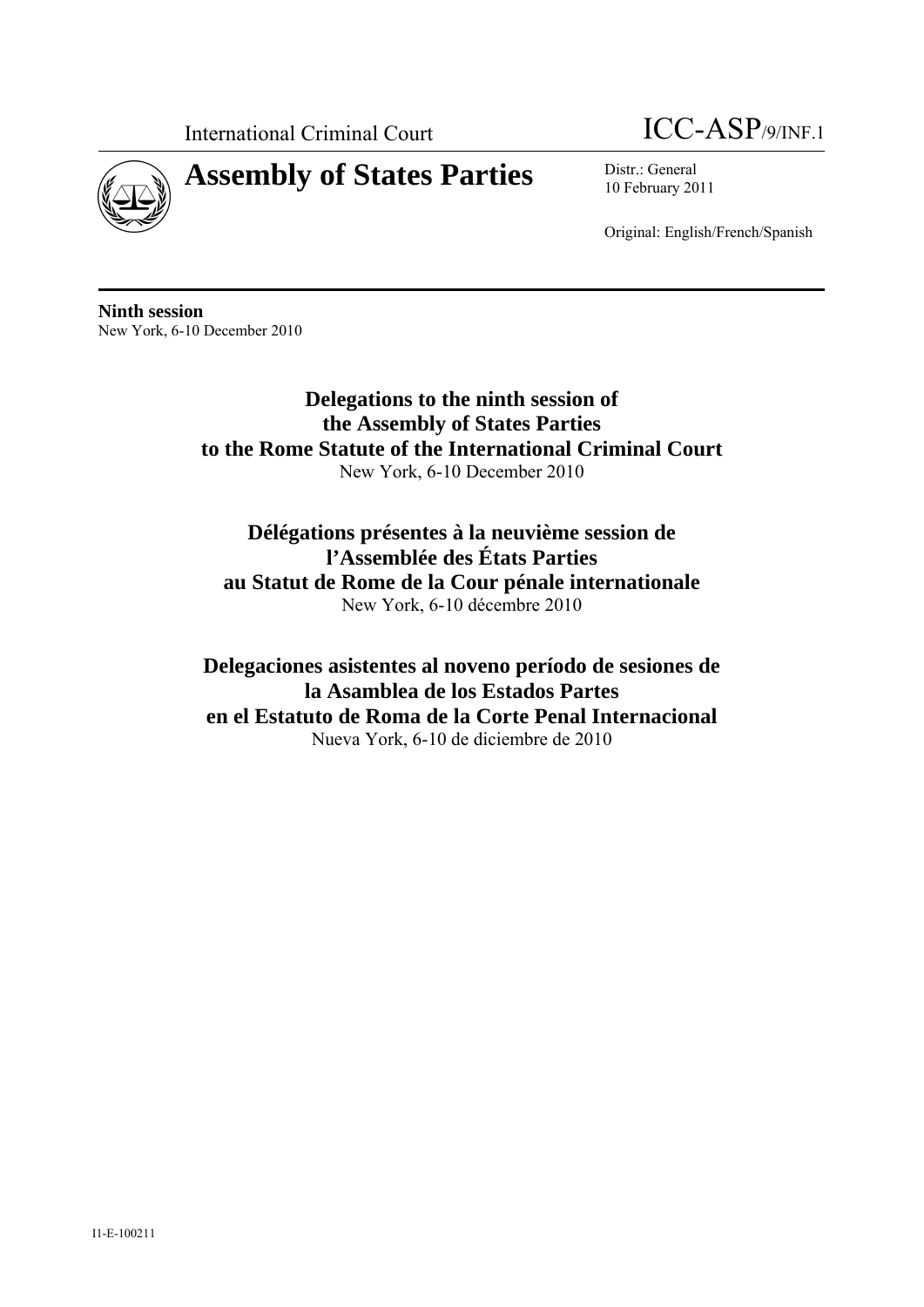# Contents/ Table des matières/ Índice

|                |                                                                                                                                                                                                                      | Page |
|----------------|----------------------------------------------------------------------------------------------------------------------------------------------------------------------------------------------------------------------|------|
| $\mathbf{I}$ . | States Parties to the Rome Statute of the International Criminal Court<br>États Parties au Statut de Rome de la Cour pénale internationale/<br>Estados Partes en el Estatuto de Roma de la Corte Penal Internacional |      |
| $\Pi$ .        | <b>Observer States</b><br>Etats observateurs/                                                                                                                                                                        | 33   |
| III.           | States invited to be present during the work of the Assembly/<br>Les États invités à se faire représenter aux travaux de l'Assemblée/                                                                                |      |
| IV.            | Entities, intergovernmental organizations and other entities/<br>Entités, organisations intergouvernementales et autres entités/<br>Entidades, organizaciones intergubernamentales y otras entidades41               |      |
| V.             | Non-governmental organizations/<br>Organisations non gouvernementales/                                                                                                                                               | 42   |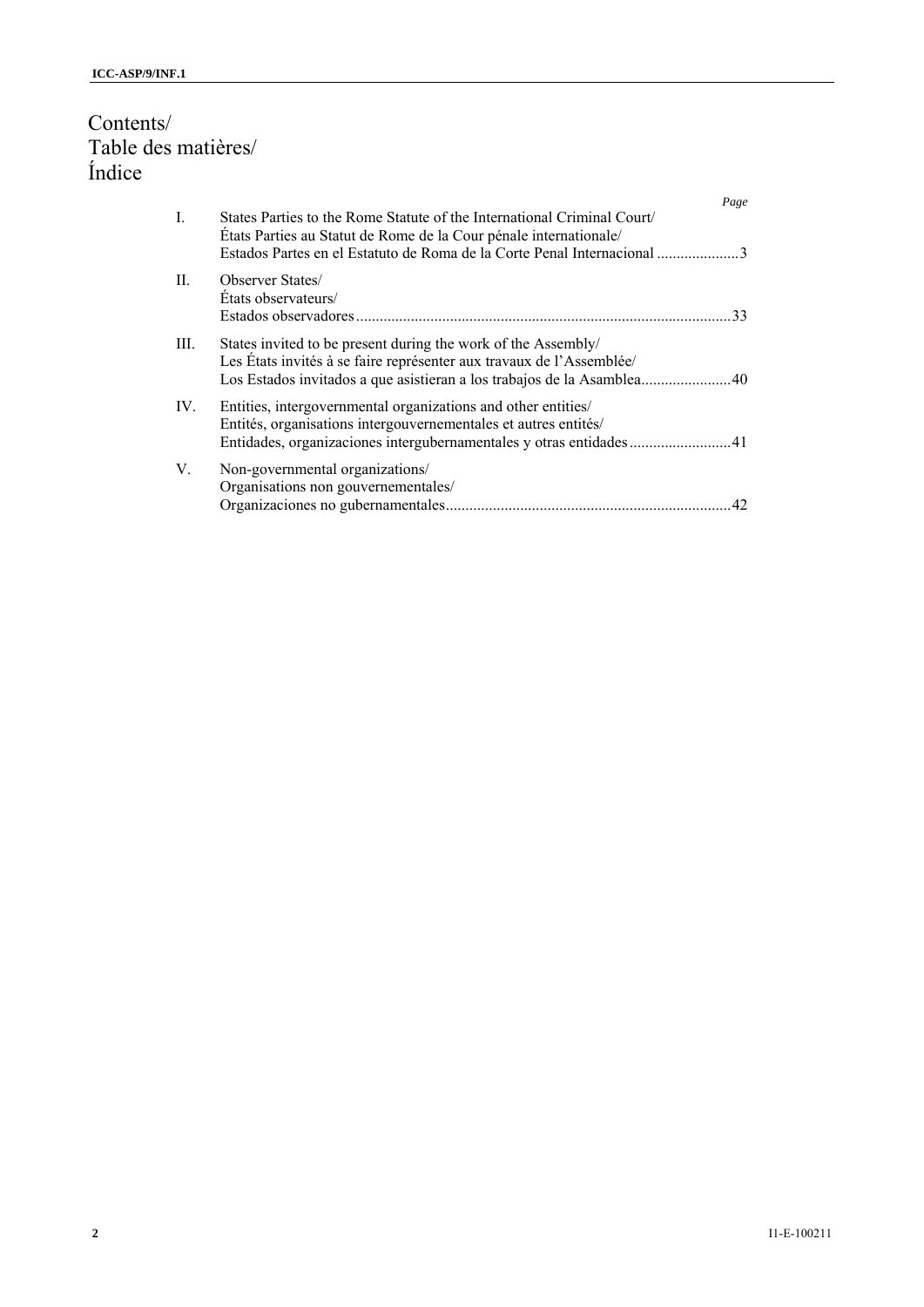# **I. States Parties to the Rome Statute of the International Criminal Court/ États Parties au Statut de Rome de la Cour pénale internationale/ Estados Partes en el Estatuto de Roma de la Corte Penal Internacional**

## **AFGHANISTAN**

Representative H.E. Mr. Zahir Tanin *Ambassador, Permanent Representative to the United Nations* 

**Alternates** Mr. Mohammad Erfani Ayoob *Deputy Permanent Representative to the United Nations* 

Mr. Youssof Ghafoorzai *Counsellor, Permanent Mission to the United Nations* 

## **ALBANIA**

Representative H.E. Mr. Ferit Hoxha *Ambassador, Permanent Representative to the United Nations* 

**Alternate** Mr. Petrika Jorgji *Minister Counsellor, Permanent Mission to the United Nations* 

## **ANDORRA**

Représentant S.E. M. Narcís Casal de Fonsdeviela *Ambassadeur, Représentant permanent auprès des Nations Unies* 

Suppléants Mme Júlia Stokes Sada *Représentante permanente adjointe auprès des Nations Unies* 

Mme Cristel Molné Casajuana *Première secrétaire, Mission permanente auprès des Nations Unies* 

M. Julià Rebés Ventura *Stagiaire, Mission permanente auprès des Nations Unies* 

### **ANTIGUA AND BARBUDA**

Representative Ms. Gillian Joseph *First Secretary, Permanent Mission to the United Nations* 

#### **ARGENTINA**

Representante S.E. Sr. Jorge Argüello *Embajador, Representante Permanente ante las Naciones Unidas* 

**Suplentes** Sr. Diego Limeres *Ministro, Representante Permanente Alterno ante las Naciones Unidas* 

Sra. Fernanda Millicay *Consejera, Misión Permanente ante las Naciones Unidas*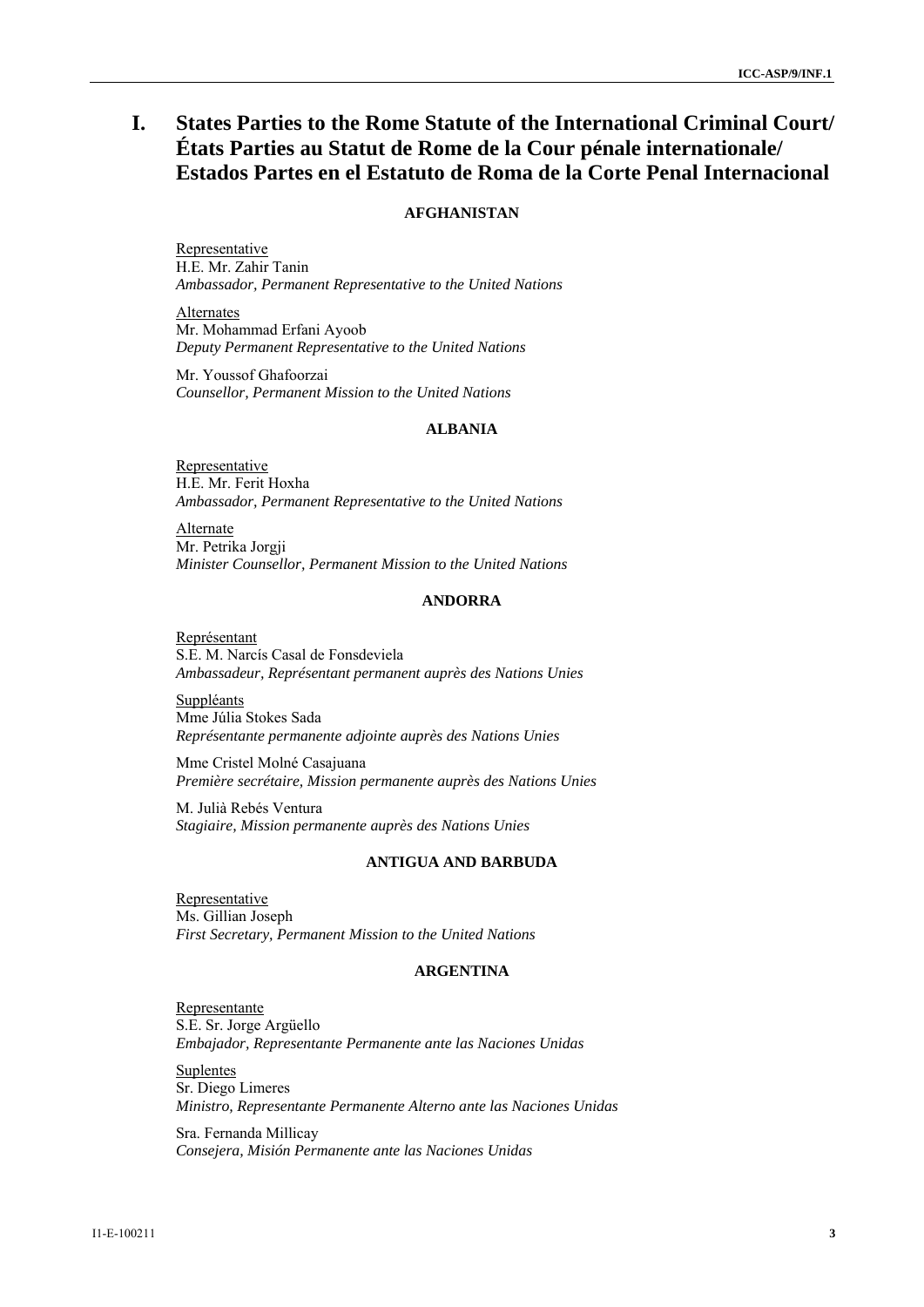Sr. Martín Mainero *Secretario, Ministerio de Relaciones Exteriores* 

#### **AUSTRALIA**

**Representative** Dr. Gregory Alan French *Legal Adviser, Department of Foreign Affairs and Trade* 

Alternate H.E. Ms. Lydia Elisabeth Morton *Ambassador, Embassy, The Hague* 

Advisers Mr. Craig Raymond Riviere *Adviser, Attorney-General's Department* 

Ms. Susan Mary Robertson *First Secretary, Permanent Mission to the United Nations* 

Dr. Carrie Fahey McDougall *Legal Adviser, Department of Foreign Affairs and Trade* 

Mr. Cary Daniel Scott-Kemmis *Third Secretary, Embassy, The Hague* 

Ms. Jenna Donksy *Adviser, Permanent Mission to the United Nations* 

### **AUSTRIA**

**Representative** Mr. Thomas Michael Baier *Director, Multilateral International Law Issues, Federal Ministry for European and International Affairs* 

Alternates Mr. Konrad Bühler *Minister Plenipotentiary, Permanent Mission to the United Nations* 

Ms. Ulrike Köhler *Counsellor, Permanent Mission to the United Nations* 

## **BANGLADESH**

Representative H.E. Mr. A.K. Abdul Momen *Ambassador, Permanent Representative to the United Nations* 

Alternate Mr. Mohammad Sarwar Mahmood *Counsellor, Permanent Mission to the United Nations* 

Adviser Ms. Samia Anjum *Senior Assistant Secretary, Ministry of Foreign Affairs* 

#### **BARBADOS**

Representative H.E. Mr. Joseph Goddard *Ambassador, Permanent Representative to the United Nations*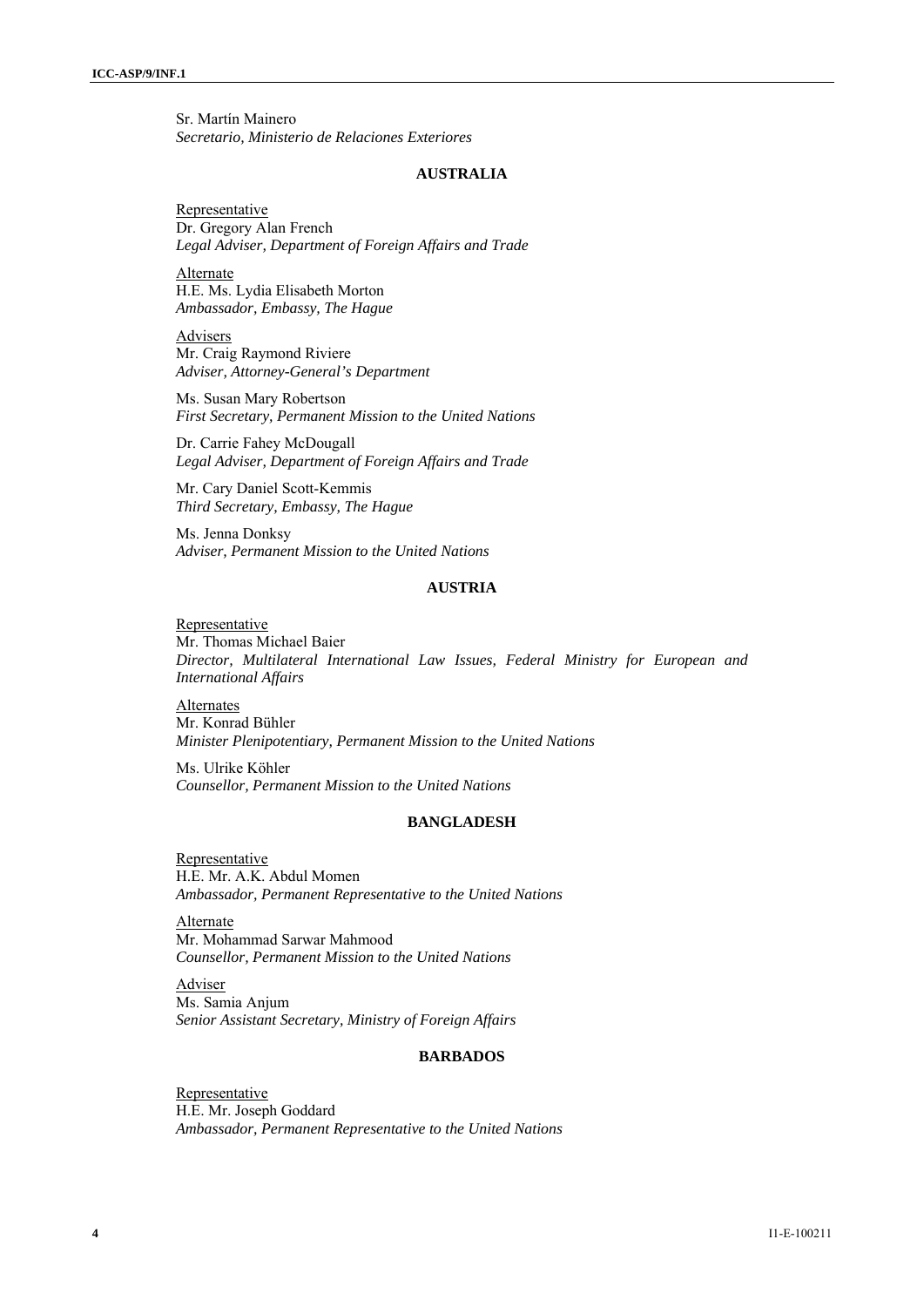**Alternates** Ms. Joyce Bourne *Deputy Permanent Representative to the United Nations* 

Mr. Selwin Hart *Counsellor, Permanent Mission to the United Nations* 

Ms. Gail Riley *Second Secretary, Permanent Mission to the United Nations* 

Ms. Nicole Parris *Foreign Service Officer, Ministry of Foreign Affairs and Foreign Trade* 

#### **BELGIUM**

Représentant S.E. M. Yves Haesendonck *Ambassadeur, Représentant permanent auprès de la Cour pénale internationale, La Haye* 

Suppléants M. Gérard Dive *Conseiller, Service public fédéral Justice, Coordinateur de la Belgian Task Force* 

M. Jean-Cédric Janssens de Bisthoven *Premier secrétaire d'Ambassade, Mission permanente auprès des Nations Unies* 

Mme Valérie Delcroix *Attaché, Service public fédéral Affaires étrangères, Commerce extérieur et Coopération au Développement* 

Mme Julie De Hults *Attaché, Service public fédéral Justice* 

M. Jonas Perilleux *Attaché, Service public fédéral Justice* 

#### **BELIZE**

**Representative** H.E. Mrs. Janine Coye Felson *Chargé d'Affaires, a.i.* 

Alternates Ms. Paulette Elrington *Counsellor, Permanent Mission to the United Nations* 

Ms. Ayesha Borland *First Secretary, Permanent Mission to the United Nations* 

Mr. Audley Foster *Adviser* 

#### **BENIN**

Représentant S.E. M. Jean-Francis Régis Zinsou *Ambassadeur, Représentant permanent auprès des Nations Unies* 

Suppléants H.E. Mr. Thomas Adoumasse *Ambassadeur, Représentant permanent adjoint auprès des Nations Unies* 

M. Jonas Djebou *Deuxième conseiller, Mission permanente auprès des Nations Unies* 

M. Hervé Djokpe *Premier secrétaire, Mission permanente auprès des Nations Unies*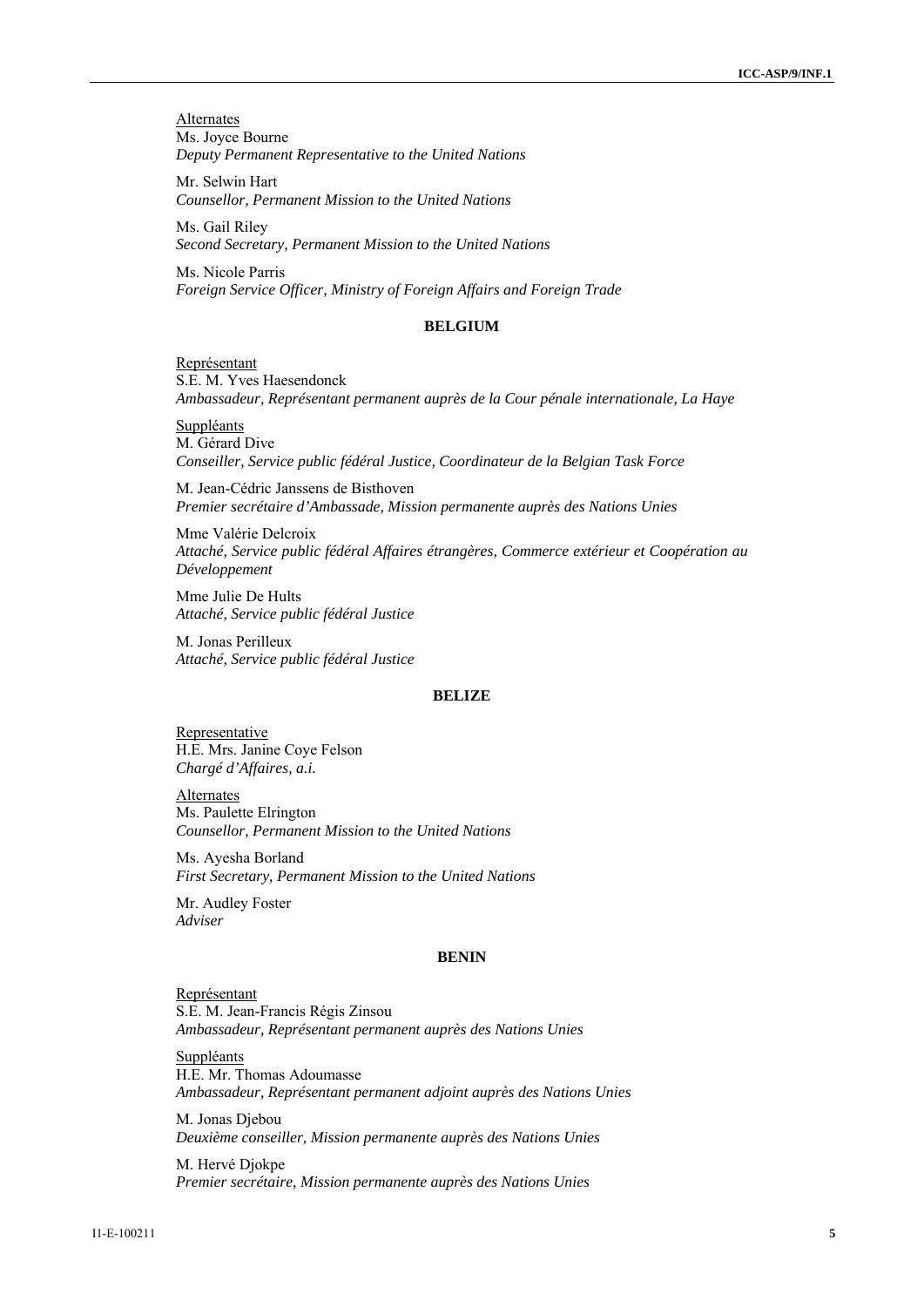### **BOLIVIA (PLURINATIONAL STATE OF)**

Representante Sr. Hugo Raúl Montero Lara *Viceministro de Justicia y Derechos Fundamentales, Ministerio de Justicia* 

Suplentes Sr. Javier Loayza Barea *Encargado de Negocios a.i., Misión Permanente ante las Naciones Unidas* 

Sr. Ruddy José Flores Monterrey *Jefe de la Unidad de Análisis Jurídico, Ministerio de Relaciones Exteriores* 

### **BOSNIA AND HERZEGOVINA**

Representative H.E. Mr. Ivan Barbalić *Ambassador Extraordinary and Plenipotentiary, Permanent Representative to the United Nations* 

Alternates Ms. Mirsada Čolaković *Minister Counsellor, Deputy Permanent Representative to the United Nations* 

Mr. Miloš Vukašinović *Minister Counsellor, Permanent Mission to the United Nations* 

**Advisers** Mr. Željko Vukobratović *Counsellor, Permanent Mission to the United Nations* 

Ms. Valentina Marinčić *Counsellor, Permanent Mission to the United Nations* 

Ms. Šejla Durbuzović *First Secretary, Permanent Mission to the United Nations* 

#### **BOTSWANA**

**Representative** H.E. Mr. Lesego E. Motsumi *Acting Minister of Defence, Justice and Security* 

**Alternates** Mr. Augustine Makgonatsotlhe *Secretary of Defence, Justice and Security* 

Mr. Phologo Gaumakwe *Minister Counsellor, Permanent Mission to the United Nations*

Mrs. Tlhabologo Chephethe *Private Secretary to the Minister, Ministry of Defence, Justice and Security* 

Adviser Mr. Dimpho Tsiane *Counsellor, Permanent Mission to the United Nations* 

## **BRAZIL**

Representative H.E. Ms. Maria Luiza Ribeiro Viotti *Ambassador Extraordinary and Plenipotentiary, Permanent Representative to the United Nations*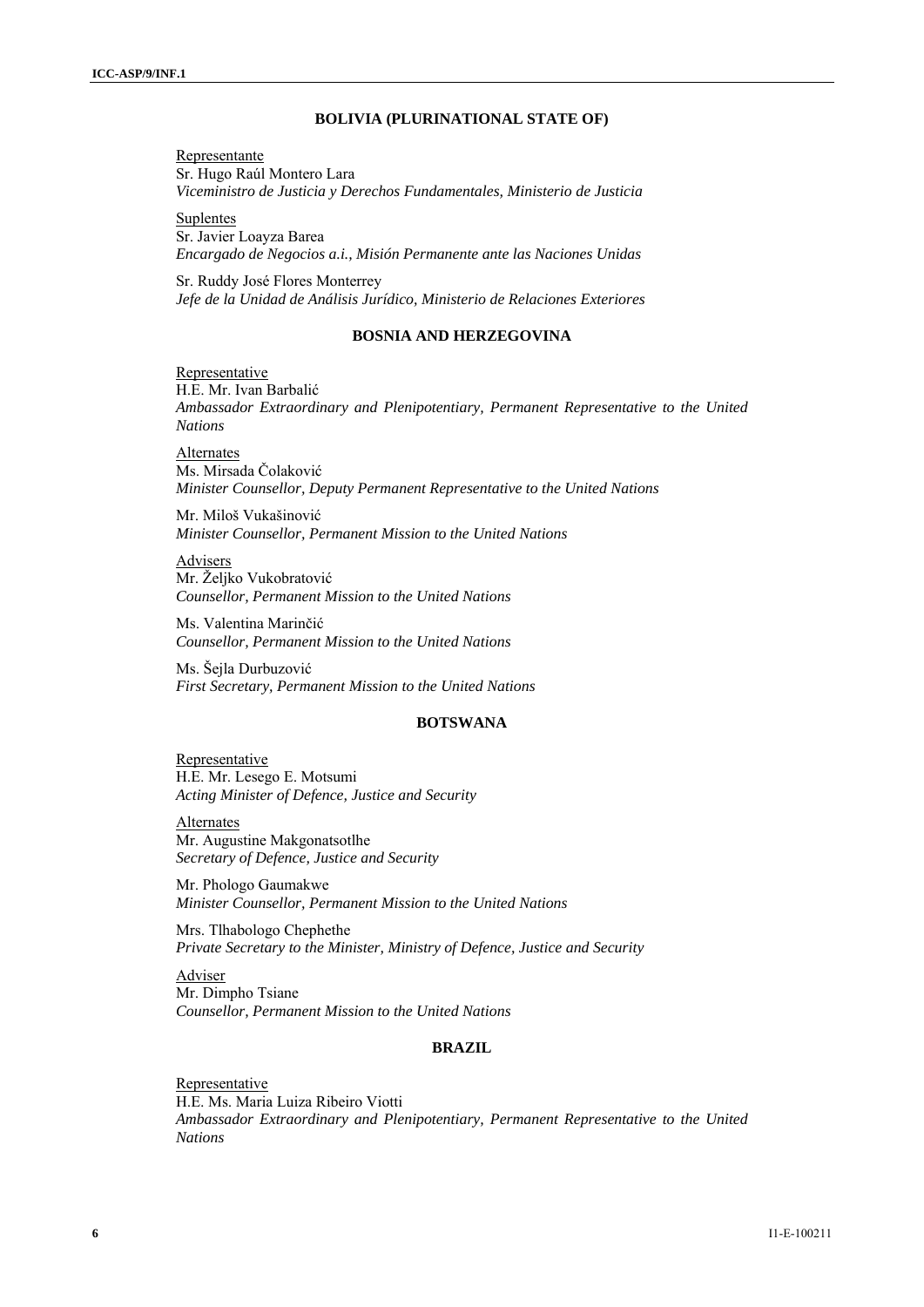**Alternate** H.E. Ms. Regina Maria Cordeiro Dunlop *Ambassador, Deputy Permanent Representative to the United Nations* 

Adviser Mr. Marcelo Böhlke *First Secretary, Permanent Mission to the United Nations* 

## **BULGARIA**

Representative H.E. Mr. Rayko Raytchev *Ambassador, Permanent Representative to the United Nations* 

Alternate Mr. Zlatko Dimitroff *Ambassador, Deputy Permanent Representative to the United Nations* 

Advisers Ms. Tzvety Romanska *Second Secretary, Permanent Mission to the United Nations* 

Ms. Tsvetana Kamenova *Professor, Institute for Legal Studies, Bulgarian Academy of Sciences* 

## **BURKINA FASO**

Représentant S.E. M. Zakalia Kote *Ministre de la Justice, Garde des Sceaux* 

Suppléant S.E. M. Michel Kafando *Ambassadeur, Représentant permanent auprès des Nations Unies* 

Conseillers M. P. Pascal Gouba *Directeur du Suivi des Accords Internationaux, Ministère de la Promotion des Droits Humains* 

M. Antoine Somdah *Premier conseiller, Mission permanente auprès des Nations Unies* 

M. Elie Sandwidi *Magistrat, Chargé d'études, Ministère de la justice, Garde des Sceaux* 

## **BURUNDI**

## **CAMBODIA**

Representative H.E. Mr. Kosal Sea *Ambassador Extraordinary and Plenipotentiary, Permanent Representative to the United Nations* 

## **CANADA**

**Representative** Mr. David Sproule *Deputy Legal Adviser and Director General, Legal Affairs Bureau, Foreign Affairs and International Trade*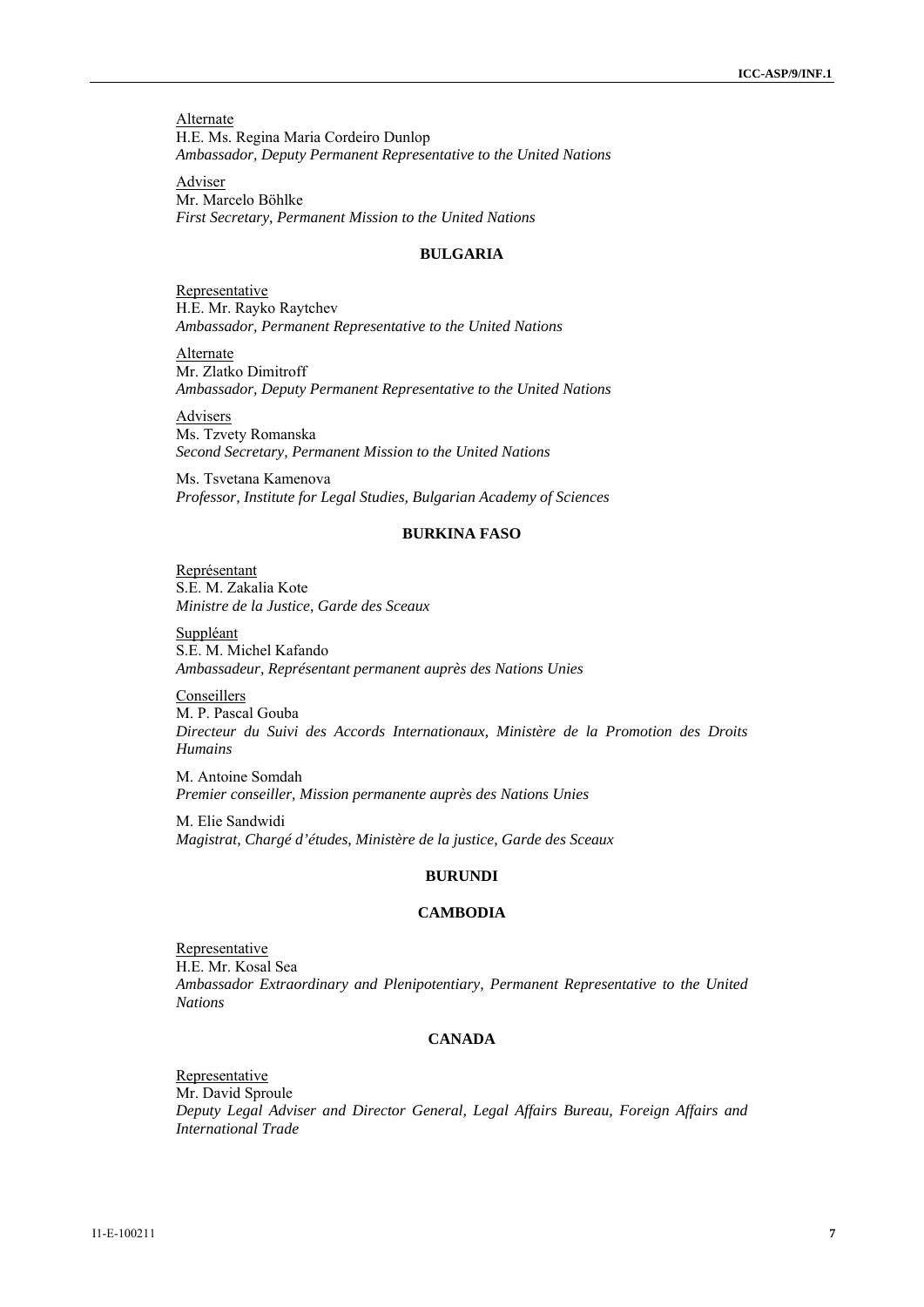**Alternate** Mr. Keith Morrill *Counsellor (ECOSOC), Permanent Mission to the United Nations* 

Advisers

Ms. Esther Van Nes *Legal Officer, United Nations, Human Rights and Humanitarian Law Section, Foreign Affairs and International Trade* 

Mr. Andras Vamos-Goldman *Coordinator, Justice Rapid Response, Foreign Affairs and International Trade* 

### **CENTRAL AFRICAN REPUBLIC**

Représentant S.E. M. Laurent Ngong-Baba *Ministre de la Justice, Garde des Sceaux* 

Suppléants S.E. M. Fernand Poukre-Kono *Ambassadeur, Représentant permanent auprès des Nations Unies* 

M. Mario de Gonzales Bengabo-Gomo *Attaché* 

### **CHAD**

#### **CHILE**

Representante S.E. Sr. Octavio Errázuriz *Embajador, Representante Permanente ante las Naciones Unidas* 

Suplente Sr. Eduardo Gálvez *Representante Permanente Alterno ante las Naciones Unidas* 

**Consejero** Sra. Alejandra Quezada *Consejero Legal, Misión Permanente ante las Naciones Unidas* 

## **COLOMBIA**

Representante S.E. Sr. Juan Manuel Santos Calderón *Presidente de la República* 

**Suplentes** Sra. María Clemencia de Santos *Primera Dama* 

S.E. Sra. María Angela Holguín Cuéllar *Ministra de Relaciones Exteriores* 

S.E. Sra. María Fernanda Campo Saavedra *Ministra de Educación* 

S.E. Sr. Néstor Osorio Londoño *Embajador, Representante Permanente ante las Naciones Unidas* 

S.E. Sr. Gabriel Silva Luján *Embajador Extraordinario y Plenipotenciaro, Embajada, Estados Unidos de América* 

S.E. Sr. Francisco José Lloreda Mera *Embajador Extraordinario y Plenipotenciaro, Embajada, La Haya*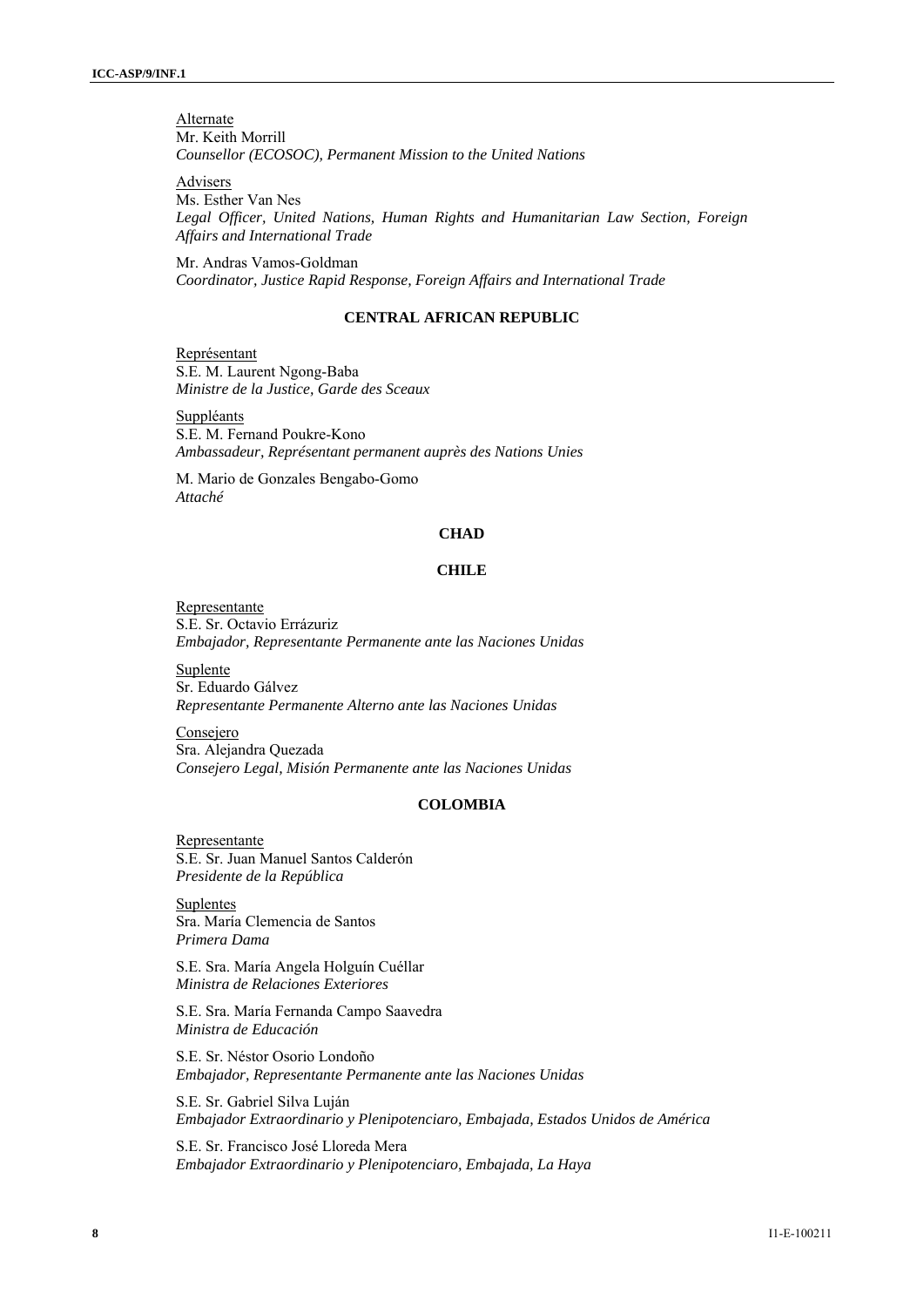Sr. Jaime Arrubla Paucar *Presidente, Corte Suprema de Justicia* 

Sr. Alejandro Ordóñez Maldonado *Procurador General* 

Sr. Guillermo Mendoza Diago *Fiscal General* 

Sr. General Gustavo Matamoros Camacho *Jefe del Estado Mayor Conjunto de las Fuerzas Militares* 

Sr. General Oscar Naranjo Trujillo *Director General, Policía Nacional* 

S.E. Sra. Rosa Amalia Zuluaga *Embajadora Alterna, Misión Permanente ante las Naciones Unidas* 

Sr. Eduardo Pizarro Leongómez *Presidente, Comisión Nacional de Reparación y Reconciliación* 

Sr. Juan Mesa *Consejero de Comunicaciones, Presidencia de la República* 

Sr. Francisco Echeverri Lara *Director de Derechos Humanos y Derecho Internacional Humanitario, Ministerio de Relaciones Exteriores* 

Sr. Alvaro Sandoval Bernal *Director de Asuntos Jurídicos Internacionales, Ministerio de Relaciones Exteriores* 

Sr. Julián Guerrero Orozco *Ministro Consejero, Embajada, La Haya* 

Sr. Juan Carlos Mira *Secretario Privado, Presidencia de la República* 

Sra. María Fernanda Carvajal *Asesora, Despacho de la Primera Dama* 

Sra. Eliana Marcela Rueda Rodríguez *Asesora, Comisión Nacional de Reparación y Reconciliación* 

Sr. Martín Santos

#### **COMOROS**

Représentant S.E. M. Assoumani Youssouf Mondoha *Ambassadeur, Député à l'Assemblée de l'Union* 

**Suppléant** M. Mohamed El-Marouf *Conseiller, Mission permanente auprès des Nations Unies* 

### **CONGO**

## **COOK ISLANDS**

## **COSTA RICA**

Representante S.E. Sr. Eduardo Ulibarri Bilbao *Embajador, Representante Permanente ante las Naciones Unidas* 

Suplente S.E. Sr. Saúl Weisleder *Embajador, Representante Permanente Alterno ante las Naciones Unidas*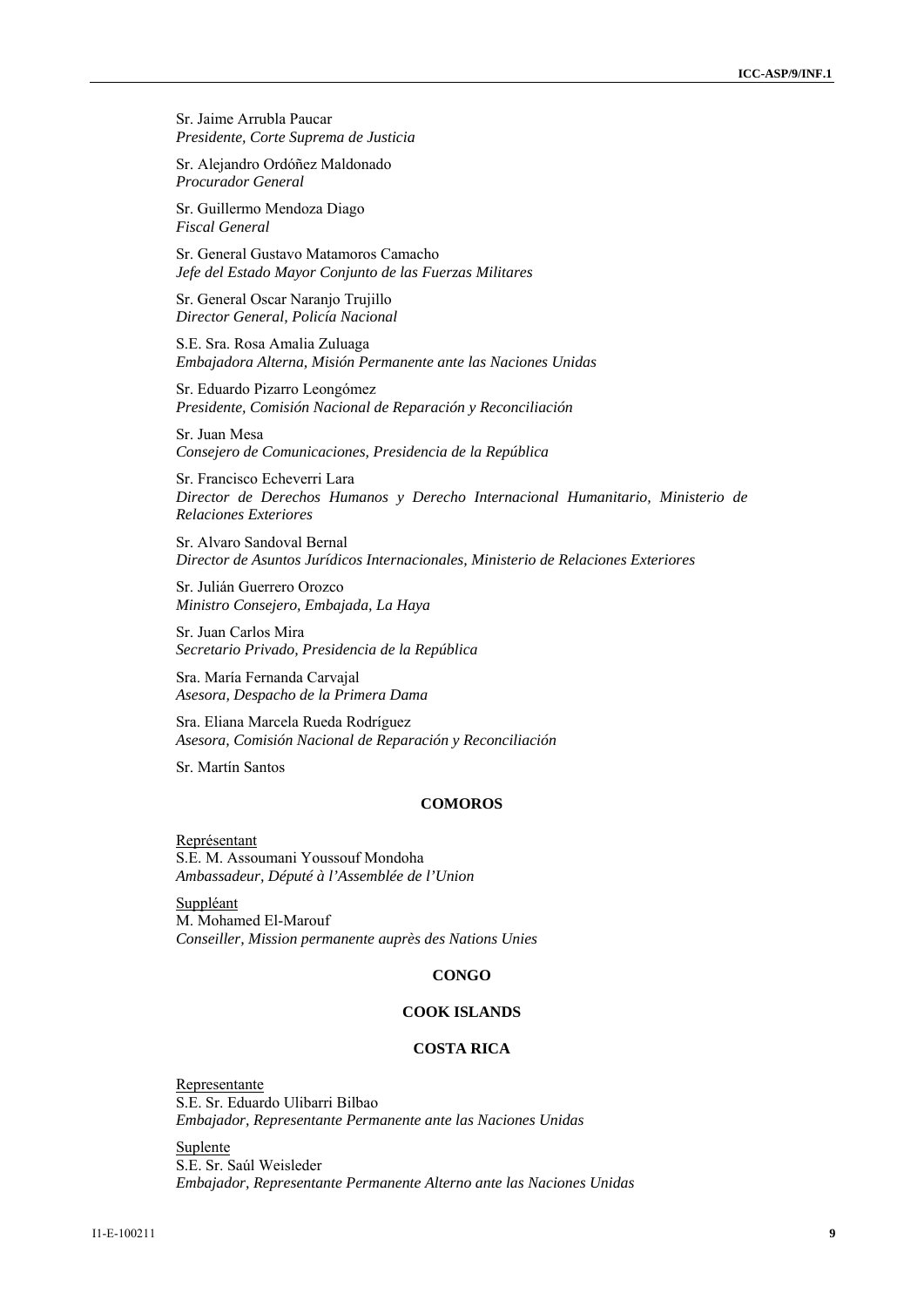**Consejeros** Sra. Mabel Segura Fernández *Coordinadora de Organismos Internacionales, Dirección General de Política Exterior, Ministerio de Relaciones Exteriores y Culto* 

Sra. Adriana Murillo Ruin *Ministra Consejera, Misión Permanente ante las Naciones Unidas* 

## **CROATIA**

Representative H.E. Mr. Gordan Markotić *Director General, Ministry of Justice* 

Alternates H.E. Mr. Ranko Vilović *Ambassador, Permanent Representative to the United Nations* 

Mr. Neven Mikec *Minister Plenipotentiary, Deputy Permanent Representative to the United Nations* 

Ms. Snježana Sremić *Minister Plenipotentiary, International Law Department, Ministry of Foreign Affairs and European Integration* 

Adviser Mr. Toma Galli *Counsellor, Permanent Mission to the United Nations* 

### **CYPRUS**

Representative H.E. Mr. Minas A. Hadjimichael *Ambassador, Permanent Representative to the United Nations* 

Alternates Mrs. Christina Rafti *Counsellor, Permanent Mission to the United Nations* 

Mrs. Eleni Apeyitou *Second Secretary, Permanent Mission to the United Nations* 

Mrs. Melivia Demetriou *Second Secretary, Permanent Mission to the United Nations* 

## **CZECH REPUBLIC**

Representative H.E. Mr. Martin Palouš *Ambassador Extraordinary and Plenipotentiary, Permanent Representative to the United Nations* 

Alternates Ms. Renata Klečková *International Law Department, Ministry of Foreign Affairs* 

Mr. Petr Válek *Third Secretary, Permanent Mission to the United Nations* 

Adviser Mr. Robert Fremr *Judge*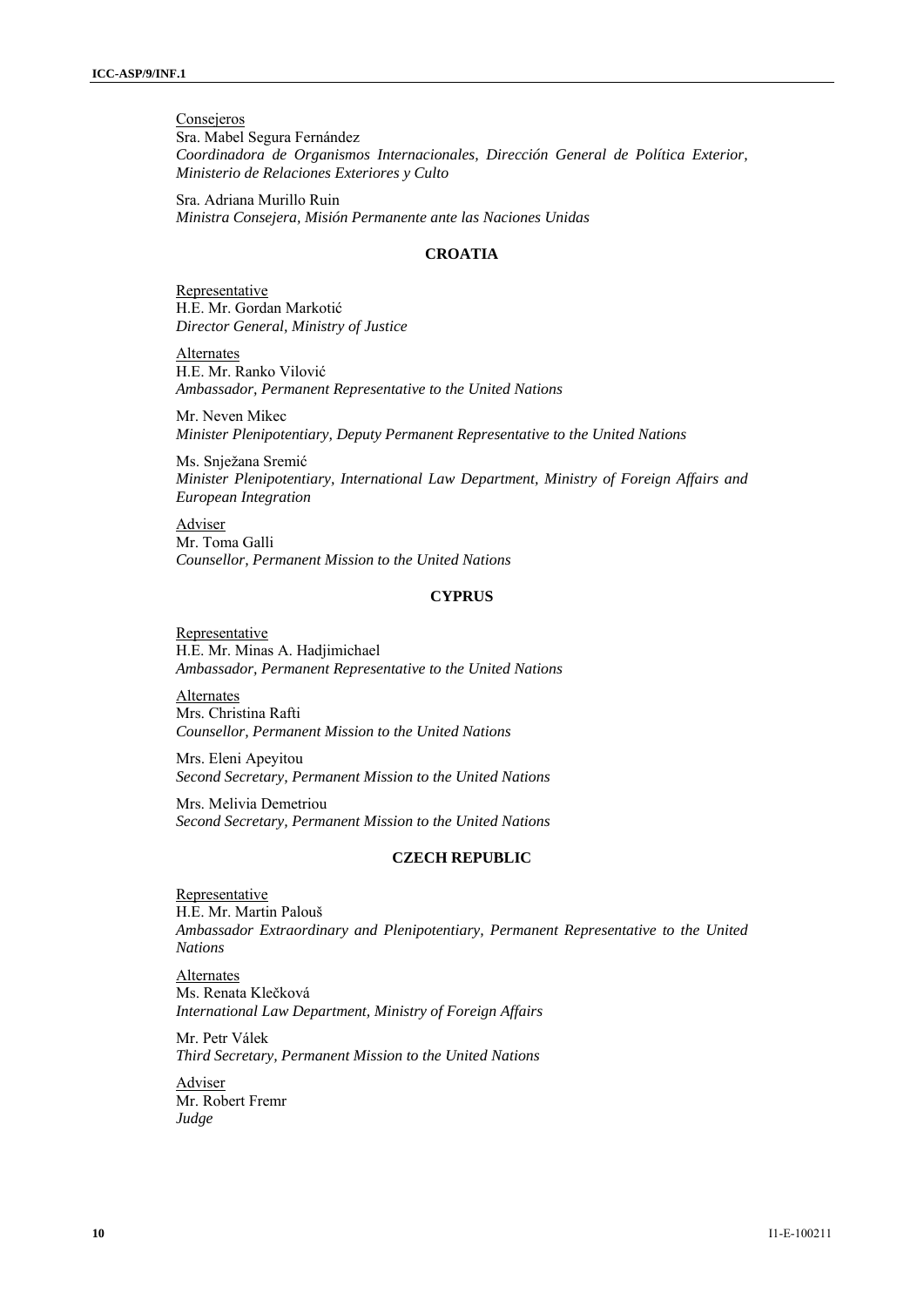### **DEMOCRATIC REPUBLIC OF THE CONGO**

Représentant S.E. M. Luzolo Bambi Lessa *Ministre de la Justice* 

Suppléants Mme Charlotte Malenga Omoy *Chargée d'Affaires a.i., Mission permanente auprès des Nations Unies* 

M. Mwilanya Nehemie *Conseiller juridique principa du Président de la République* 

M. Bolangembe Iyongo *Directeur chef de service, Direction des organisations internationales, Ministère des Affaires étrangères* 

Mme Mélanie Paoni Tupa *Directeur chef de service, Direction des Affaires juridiques et Contentieux, Ministère des Affaires étrangères* 

M. Zénon Mukongo Ngay *Ministre conseiller, Mission permanente auprès des Nations Unies* 

M. Pascal Nkanga *Conseiller principal au Collège juridique, Cabinet du Premier Ministre* 

M. André Kalenga-Ka-Ngoyi *Conseiller juridique, Ministre des Affaires étrangères* 

M. Raphael Nsindu Poya *Conseiller chargé des organisation régionales, Cabinet du Ministre des Affaires étrangères* 

M. Pierre Akele Adau *Conseiller chargé de la réforme, Ministère de la Justice* 

M. Samolia Monomato *Conseiller, Cabinet du Premier Ministre* 

M. Mabaya Masenguila *Conseiller juridique, Ministre de la Justice* 

M. Paul Empole Efambe Losoke *Premier conseiller, Mission permanente auprès des Nations Unies* 

M. Julien Lontange Bongima *Coordonnateur, Direction des Affaires juridiques et Contentieux, Ministère des Affaires étrangères* 

Mme Chantal Via Masukama *Conseillère en communication, Ministère de la Justice* 

Mme Fidélie Kalala Kasanji *Deuxième secrétaire d'Ambassade, Direction des organisations internationales, Ministère des Affaires étrangères* 

M. Mbemba Kabuya *Chargé de missions, Ministère de la Justice* 

M. Hemedi Bayolo Christian *Expert chargé des organisations non-gouvernementales, Ministère de la Justice* 

M. Théophile Kubota Musimanwa *Chargé d'études, Cellule technique lutte contre la corruption* 

Mme Mimi Waku Makaya *Secrétaire du Ministre* 

Mme Mwando Buyamba *Conseillère juridique de Ministre de la Justice*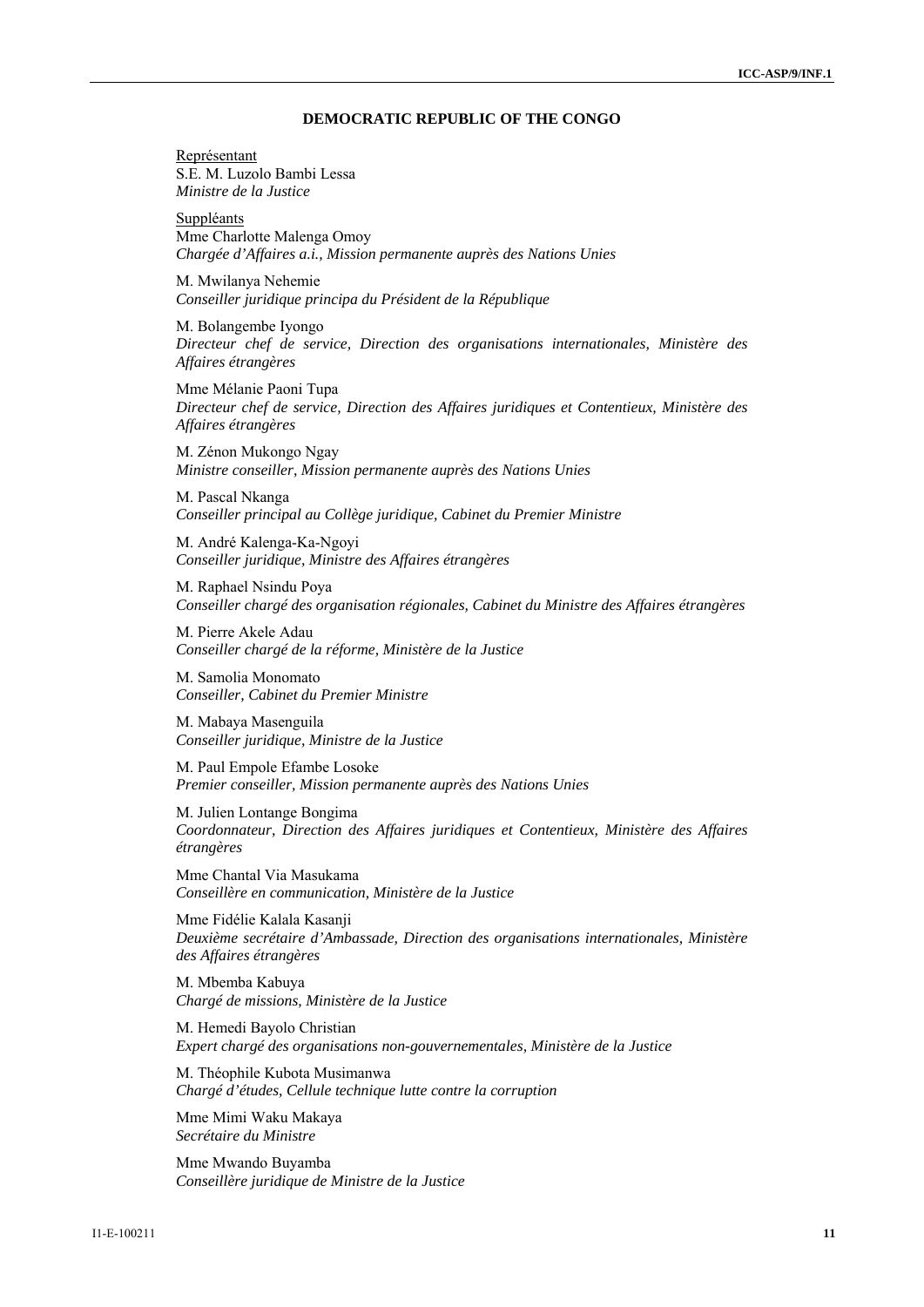M. Liévin Ngondji Ongombe Taluha *Expert* 

Mlle Maisha Nyota Bibi *Secrétaire du point focal de la cour pénale internationale* 

M. Désiré Luamba Siulu *Expert* 

## **DENMARK**

Representative Mr. David Michael Kendal *Deputy Head of Department, Ministry of Foreign Affairs*

Alternates Ms. Jette Michelsen *Counsellor, Permanent Mission to the United Nations* 

Mr. Martin Mennecke *Academic Adviser, Aarhus University* 

#### **DJIBOUTI**

Représentant S.E. M. Robleh Olhaye *Ambassadeur, Représentant permanent auprès des Nations Unies* 

Suppléants Mlle Kadra Ahmed Hassan *Conseiller, Mission permanente auprès des Nations Unies* 

Mme Saada Daher Hassan *Première secrétaire, Mission permanente auprès des Nations Unies* 

M. Adou Mohamed Ali *Premier secrétaire, Mission permanente auprès des Nations Unies* 

M. Moussa Djama Ali *Deuxième secrétaire, Mission permanente auprès des Nations Unies* 

Mr. Ismael Hersi Abdi *Secrétaire général, Ministère de la Justice* 

## **DOMINICA**

**Representative** H.E. Mr. Vince Henderson *Ambassador, Permanent Representative to the United Nations* 

Alternates Mrs. Barbara Dailey *Attaché, Permanent Mission to the United Nations* 

Mrs. Sharlyn Thomas-Polydore *Attaché, Permanent Mission to the United Nations* 

## **DOMINICAN REPUBLIC**

### **ECUADOR**

Representante S.E. Sr. Francisco Carrión Mena *Embajador, Representante Permanente ante las Naciones Unidas*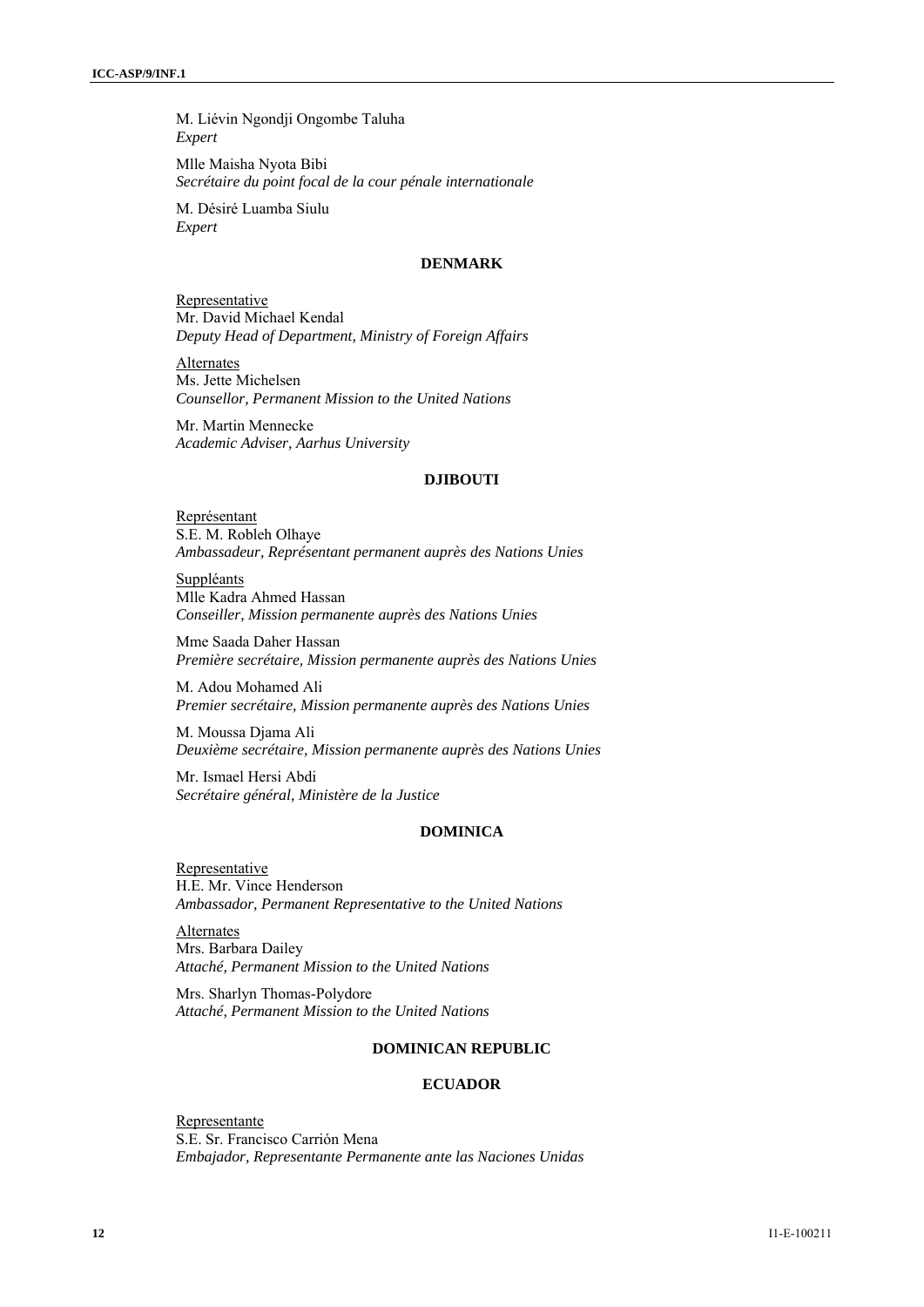**Suplentes** S.E. Sr. Diego Morejón Pazmiño *Embajador, Representante Permanente Alterno ante las Naciones Unidas* 

Sr. Patricio Troya Suárez *Primer Secretario, Misión Permanente ante los Estados Unidos* 

Sra. Mónica Sánchez *Segundo Secretario, Misión Permanente ante las Naciones Unidas* 

## **ESTONIA**

**Representative** Mr. Margus Sarapuu *Secretary General, Ministry of Justice* 

**Alternates** H.E. Mr. Margus Kolga *Ambassador Extraordinary and Plenipotentiary, Permanent Representative to the United Nations* 

Ms. Liis Lipre-Järma *Desk Officer, Permanent Mission to the United Nations* 

Ms. Mare Tropp *Legal Adviser, International Law Division of the Legal Department, Ministry of Foreign Affairs* 

#### **FIJI**

**Representative** Mr. Anthony Gates *Chief Justice* 

Alternate H.E. Mr. Peter Thomson *Ambassador, Permanent Representative to the United Nations* 

Advisers Mr. Luke Daunivalu *Counsellor, Permanent Mission to the United Nations* 

Mr. Esala Nayasi *Second Secretary, Permanent Mission to the United Nations* 

## **FINLAND**

Representative Mr. Janne Taalas *Minister, Deputy Permanent Representative to the United Nations* 

**Alternate** Ms. Sari Mäkelä *Legal Counsellor, Ministry of Foreign Affairs* 

Advisers Ms. Miia Aro-Sánchez *First Secretary, Embassy, The Hague* 

Mr. Arto Haapea *First Secretary, Permanent Mission to the United Nations* 

Ms. Henna Kosonen *Attaché, Ministry of Foreign Affairs*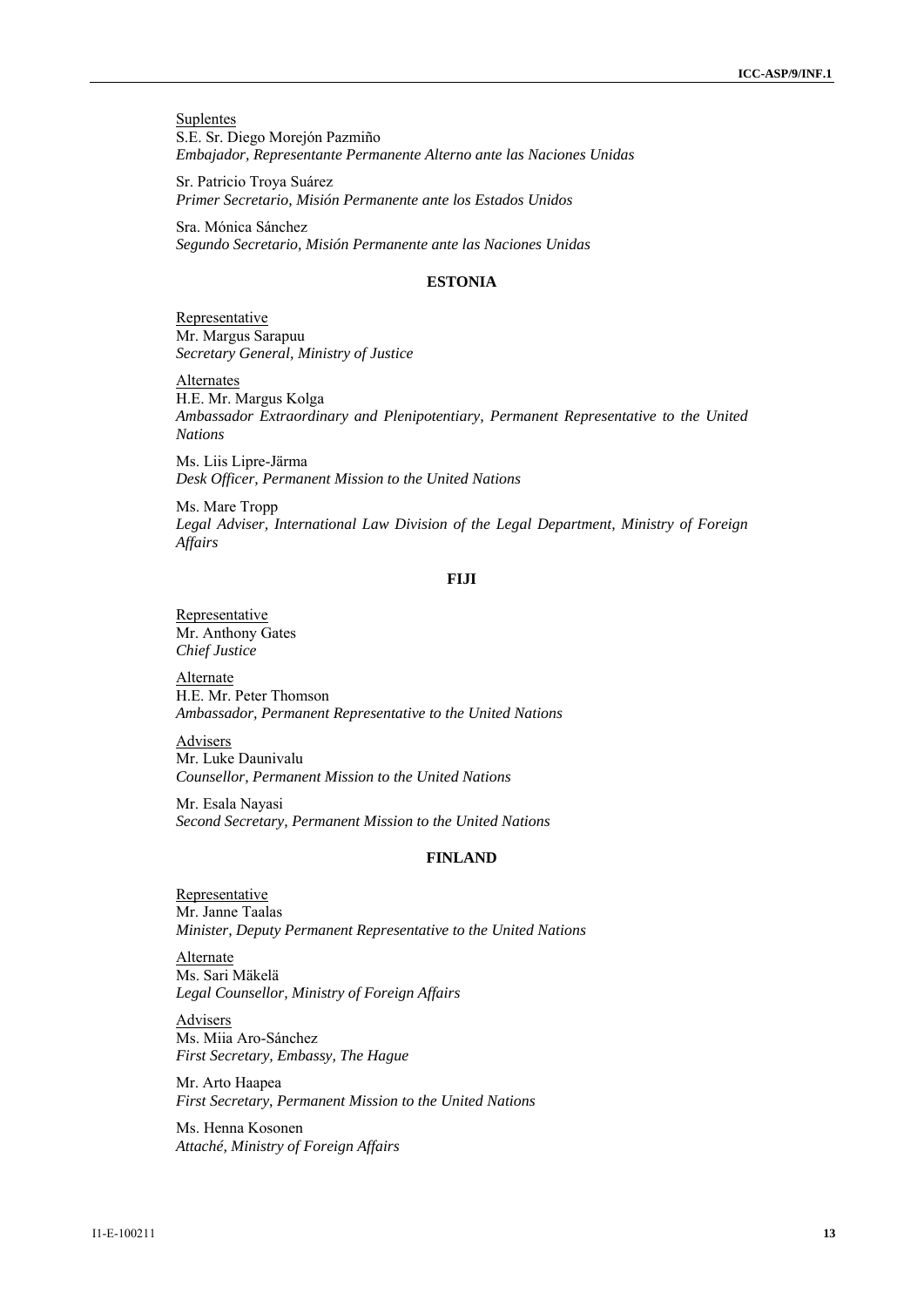## **FRANCE**

Représentant S.E. M. Gérard Araud *Ambassadeur, Représentant permanent au Conseil de sécurité et auprès des Nations Unies*  Suppléante Mme Béatrice Le Fraper du Hellen *Deuxième conseillère, conseillère juridique, Mission permanente auprès des Nations Unies*  Conseillers Mme Ginette de Matha *Chargée de mission justice pénale, Affaires juridiques, Ministère des Affaires étrangères et européennes*  Mme Christina Vasak *Chargée de mission, Direction des Nations Unies, des droits de l'Homme et de la francophonie, Ministère des Affaires étrangères et européennes*  M. Jean-François Baffray *Rédacteur, Sous-direction des droits de l'Homme et des Affaires humanitaires, Ministère des Affaires étrangères et européennes*  Mme Sheraz Gasri

*Première secrétaire, Mission permanente auprès des Nations Unies* 

M. Fabrice Leggeri *Sous-directeur du droit international et du droit européen, Ministère de la Défense* 

M. Francis Stoliaroff *Magistrat, Administration centrale, Ministère de la Justice* 

## **GABON**

**Representative** Ms. Annette Onanga *Legal Adviser, Permanent Mission to the United Nations* 

### **GAMBIA**

**Representative** H.E. Mrs. Susan Waffa-Ogoo *Ambassador, Permanent Representative to the United Nations* 

Alternate Mr. Lamin Faati *Counsellor, Permanent Mission to the United Nations* 

### **GEORGIA**

Representative H.E. Mr. Alexandre Lomaia *Ambassador, Permanent Representative to the United Nations* 

**Alternate** Mr. Merab Manjgaladze *Counsellor, Permanent Mission to the United Nations* 

### **GERMANY**

Representative Mr. Guildo Hildner *Head, Public International Law Division, Federal Foreign Office*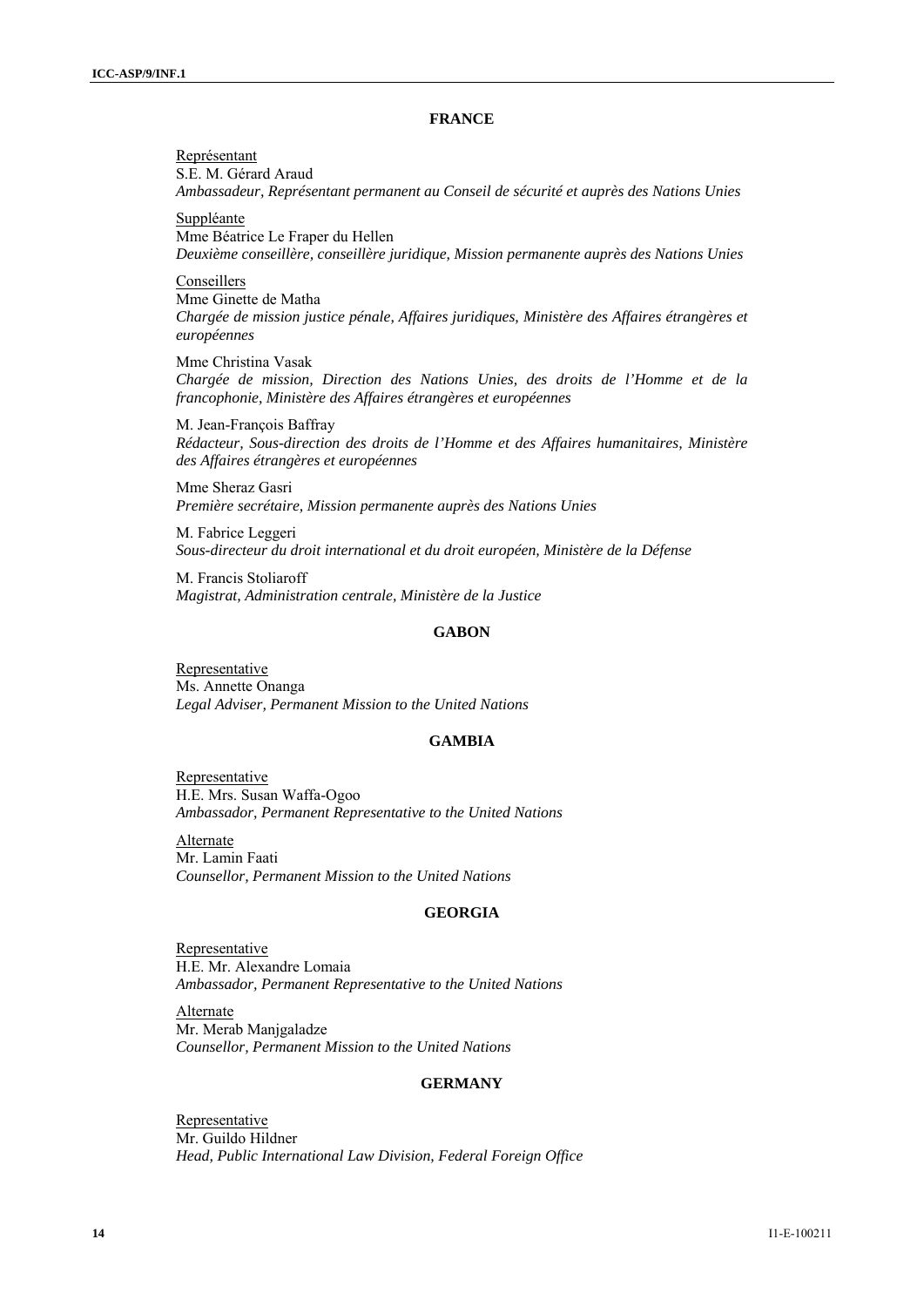**Alternates** Mr. Eberhard Desch *Head, Public International Law Division, Federal Ministry of Justice* 

Mr. Thomas Strieder *Head, International Criminal Court Unit, Federal Foreign Office* 

Mr. Christoph Retzlaff *First Counsellor, Permanent Mission to the United Nations* 

Mr. Felix Neumann *Counsellor, Legal Affairs, Embassy, The Hague* 

Advisers Ms. Susanne Achilles *Second Secretary, Embassy, The Hague* 

Ms. Anne Ruebesame *Legal Expert*

## **GHANA**

Representative Ms. Gertrude Gladys Aikins *Director of Public Prosecutions, Ministry of Justice* 

**Alternates** Mr. Ebenezer Appreku *Deputy Permanent Representative to the United Nations* 

Ms. Jane Gasu *Minister-Counsellor, Permanent Mission to the United Nations* 

## **GREECE**

**Representative** H.E. Mr. Anastassis Mitsialis *Ambassador, Permanent Representative to the United Nations* 

Alternates Mr. Dimitris Caramitsos-Tziras *Minister Plenipotentiary, Deputy Permanent Representative to the United Nations* 

Mr. Aristides Androulakis *First Counsellor of Embassy, Permanent Mission to the United Nations* 

Adviser Mrs. Martha Papadopoulou *Deputy Legal Adviser, Legal Department, Ministry of Foreign Affairs* 

## **GUINEA**

Représentant S.E. M. Alpha Ibrahima Sow *Ambassadeur, Représentant permanent auprès des Nations Unies* 

Suppléant M. Cyrille Conde *Conseiller juridique, Mission permanente auprès des Nations Unies*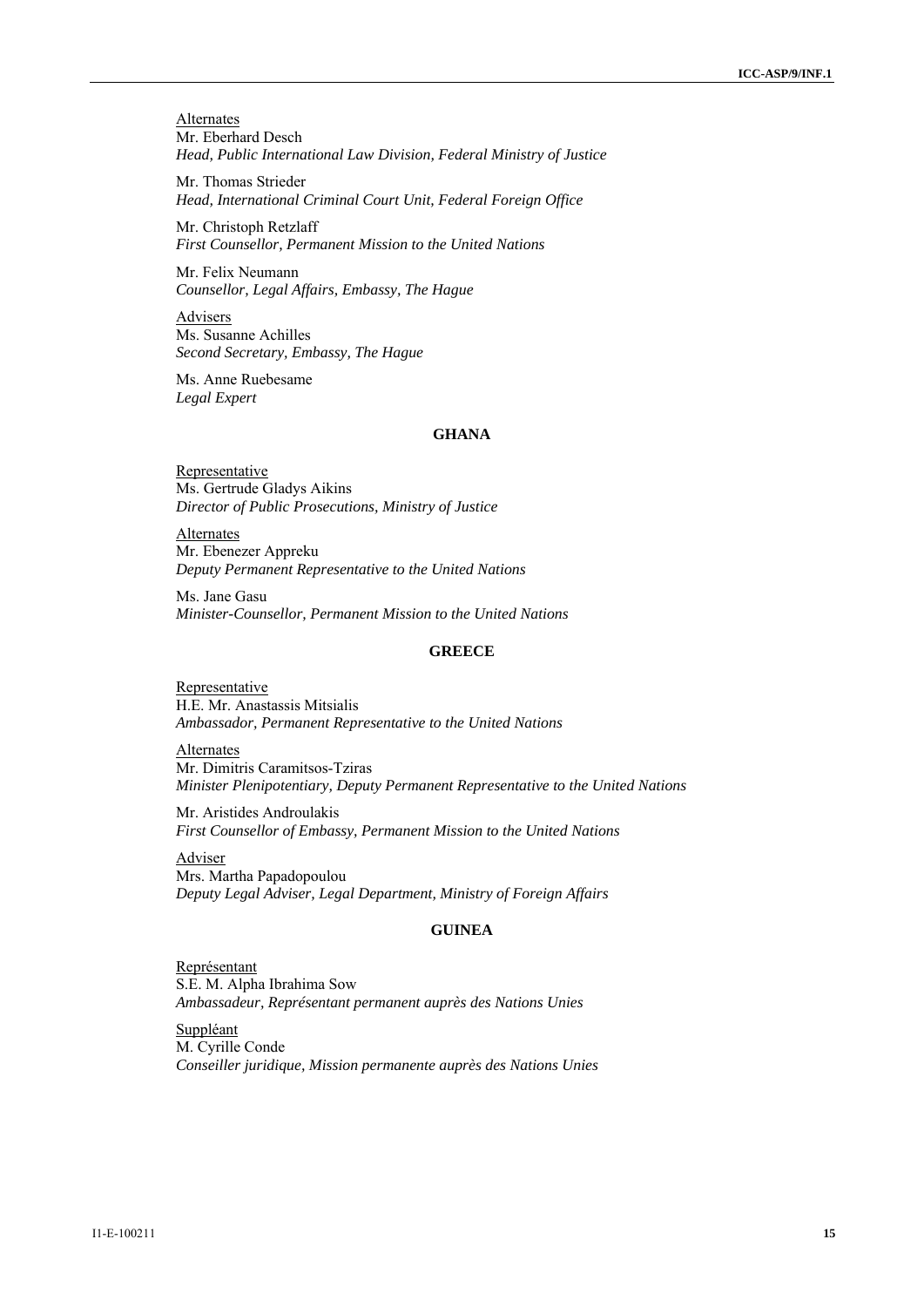## **GUYANA**

Representative Mr. George Talbot *Chargé d'Affaires a.i., Permanent Mission to the United Nations*

**Alternate** Ms. Donnette Critchlow *Counsellor, Permanent Mission to the United Nations* 

#### **HONDURAS**

Representante S.E. Sra. Mary E. Flores Plake *Embajadora, Representante Permanente ante las Naciones Unidas* 

**Suplentes** S.E. Sr. Marco Antonio Suazo *Embajador, Representante Permanente Adjunto ante las Naciones Unidas* 

Sr. José Francisco Corrales *Consejero* 

### **HUNGARY**

Representative H.E. Mr. Csaba Kőrösi *Ambassador Extraordinary and Plenipotenciary, Permanent Representative to the United Nations* 

**Alternates** Mr. István Gerelyes *Deputy Director, Ministry of Foreign Affairs* 

Ms. Rita Silek *Second Secretary, Permanent Mission to the United Nations* 

## **ICELAND**

**Representative** H.E. Mr. Gunnar Pálsson *Ambassador, Permanent Representative to the United Nations* 

Alternates Ms. Maria Mjoll Jonsdottir *First Secretary, Permanent Mission to the United Nations* 

Mr. David Orn Sveinbjornsson *Assistant Legal Advisor, Permanent Mission to the United Nations* 

## **IRELAND**

**Representative** Mr. James Kingston *Legal Adviser, Department of Foreign Affairs* 

Alternates H.E. Ms. Mary Whelan *Ambassador, Embassy, The Hague* 

Ms. Emer Kilcullen *Assistant Legal Adviser, Department of Foreign Affairs* 

Mr. Jonathan Conlon *First Secretary, Permanent Mission to the United Nations*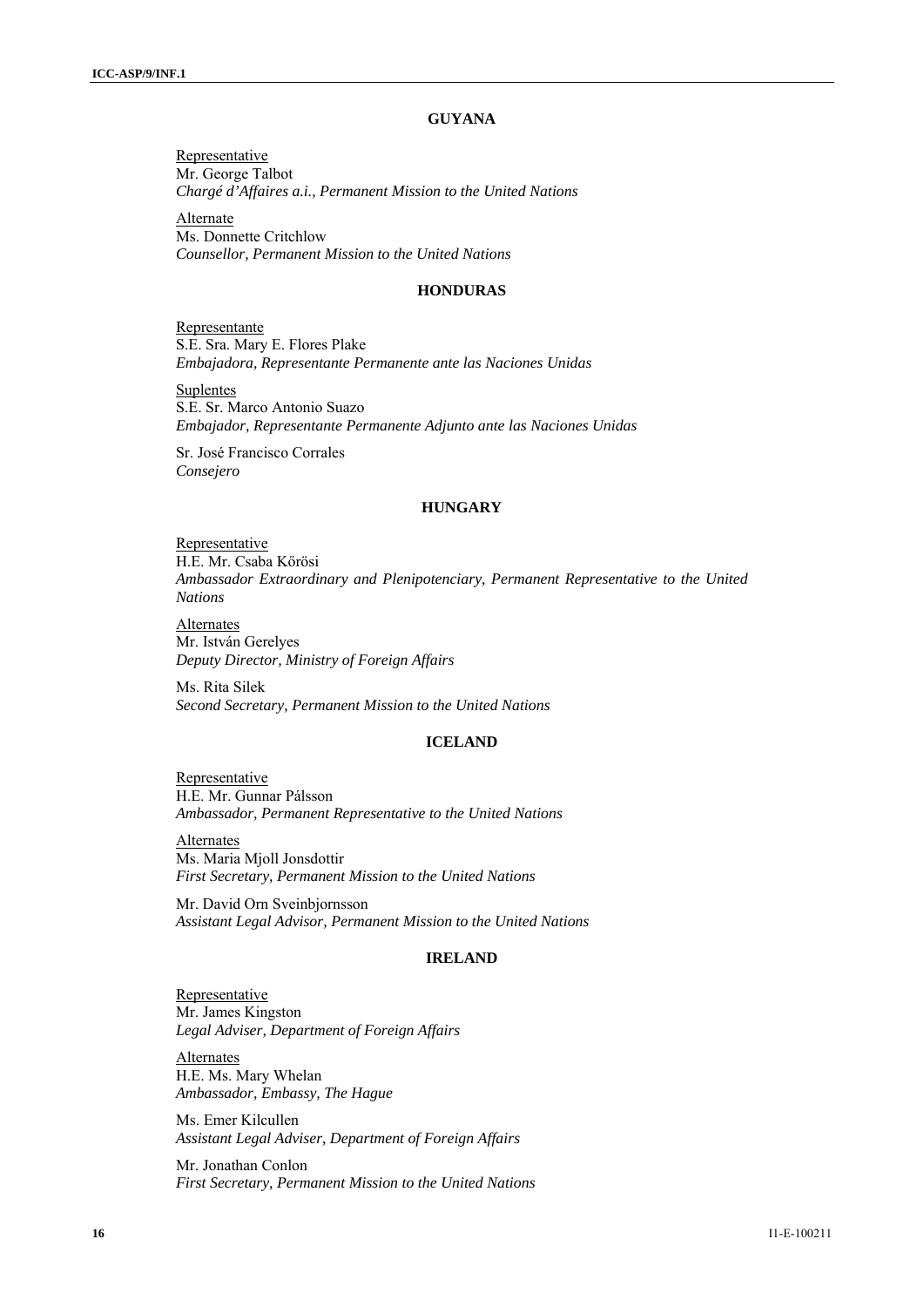Ms. Clare Lawson *Adviser, Permanent Mission to the United Nations* 

#### **ITALY**

Representative H.E. Mr. Cesare Maria Ragaglini *Ambassador, Permanent Representative to the United Nations* 

Alternate H.E. Mr. Gian Luigi Mascia *Minister Plenipotentiary, International Criminal Court Coordinator, Ministry of Foreign Affairs* 

Advisers Mr. Salvatore Zappalà *Professor, Legal Adviser, Permanent Mission to the United Nations* 

Mr. Roberto Bellelli *Legal Adviser, Embassy, The Hague* 

Ms. Daniela Cardamone *Judge* 

## **JAPAN**

Representative

H.E. Mr. Kazuo Kodama

*Ambassador Extraordinary and Plenipotentiary, Permanent Representative to the United Nations* 

Alternates

Mr. Masahiro Mikami *Director, International Legal Affairs Division, International Legal Affairs Bureau, Ministry of Foreign Affairs* 

Mr. Yukihiro Wada *Counsellor / Legal Adviser, Permanent Mission to the United Nations* 

Mr. Yoshiki Ogawa *First Secretary / Legal Advisor, Embassy, The Hague* 

Mr. Ryuji Baba *Deputy Director, International Legal Affairs Division, International Legal Affairs Bureau, Ministry of Foreign Affairs* 

Adviser Ms. Tomoko Kakee *Adviser, Permanent Mission to the United Nations* 

### **JORDAN**

Representative H.R.H. Prince Zeid Ra'ad Zeid Al Hussein *Ambassador, Permanent Representative to the United Nations* 

Alternates Mr. Khalid Shawabkah *Deputy Permanent Representative to the United Nations* 

Mr. Eihab Omaish *First Secretary, Permanent Mission to the United Nations*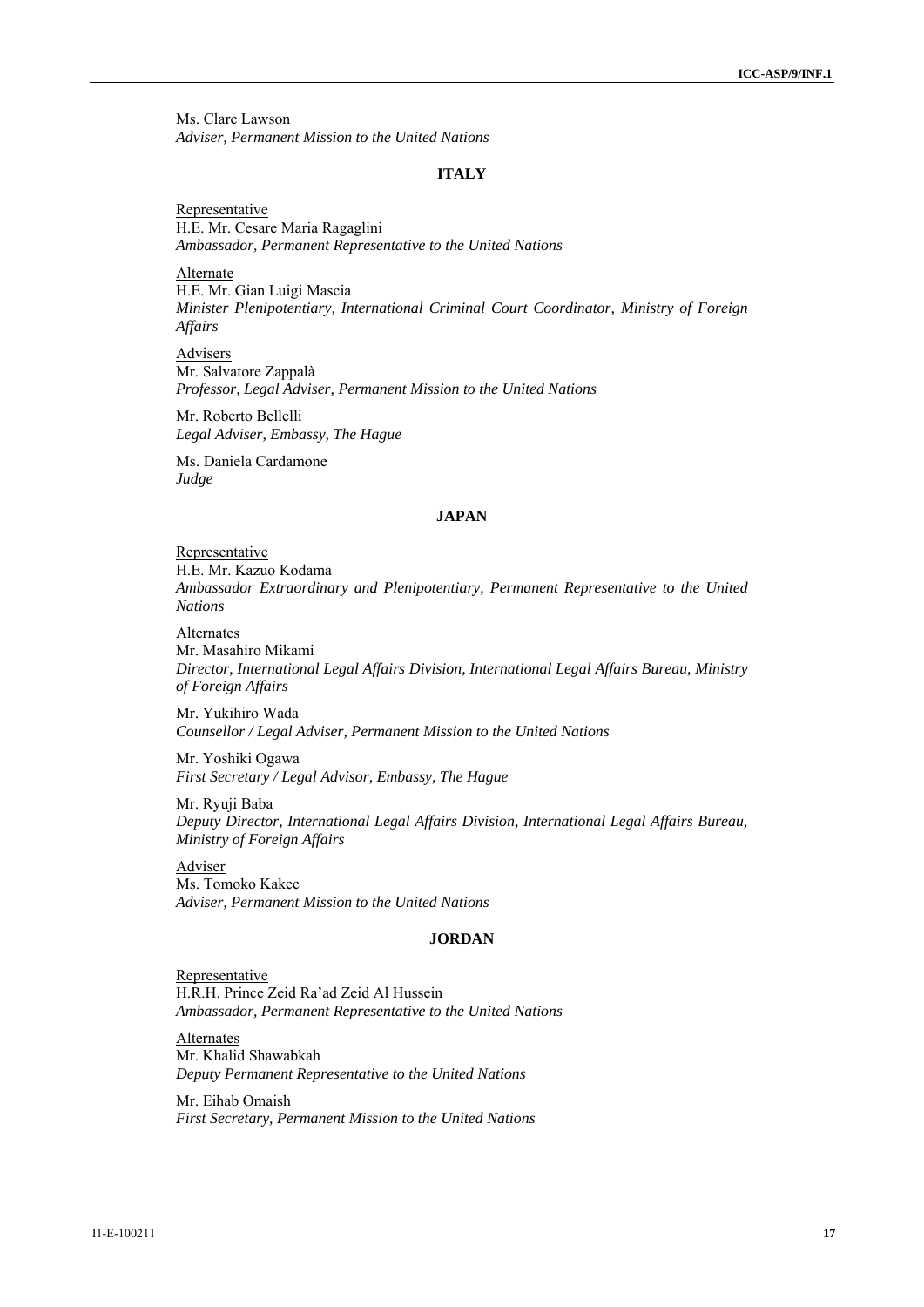### **KENYA**

Representative H.E. Mr. Ruthie Chepkoech Rono *Ambassador, Embassy, The Hague* 

Alternates H.E. Ms. Josephine Ojiambo *Deputy Permanent Representative to the United Nations* 

Mrs. Emily Chweya *Assistant Deputy Chief Legal Officer, Ministry of Justice and Constitutional Affairs* 

Advisers Mrs. Alice Ondieki *Deputy Prosecuting Counsel* 

Mr. James Waweru *Principal State Counsel* 

Mr. Patrick Okoth *Senior State Counsel* 

Mr. Dan Ochieng *Third Secretary, Permanent Mission to the United Nations* 

Major Daniel Omondi Odeny *Staff Officer* 

Ms. Jacqueline K. Moseti *Third Secretary, Permanent Mission to the United Nations* 

Ms. Beatrice Mwaura *Third Secretary, Permanent Mission to the United Nations* 

Mr. John Kennedy Mosoti *Technical Adviser* 

#### **LATVIA**

**Representative** Mr. Normans Penke *Ambassador, Permanent Representative to the United Nations* 

Alternates Ms. Alda Vanaga *Head of Legal and Consular Affairs Directorate, Ambassador, Ministry of Foreign Affairs* 

Ms. Kristīne Maļinovska *Counsellor, Deputy Permanent Representative to the United Nations* 

Mr. Zigmārs Zilgalvis *Second Secretary, Permanent Mission to the United Nations* 

### **LESOTHO**

**Representative** H.E. Mr. Motlatsi Ramafole *Ambassador, Permanent Representative to the United Nations* 

**Alternates** Mr. Mafiroane Motanyane *Counsellor, Permanent Mission to the United Nations* 

Mr. Kautu Michael Moeletsi *Counsellor, Permanent Mission to the United Nations*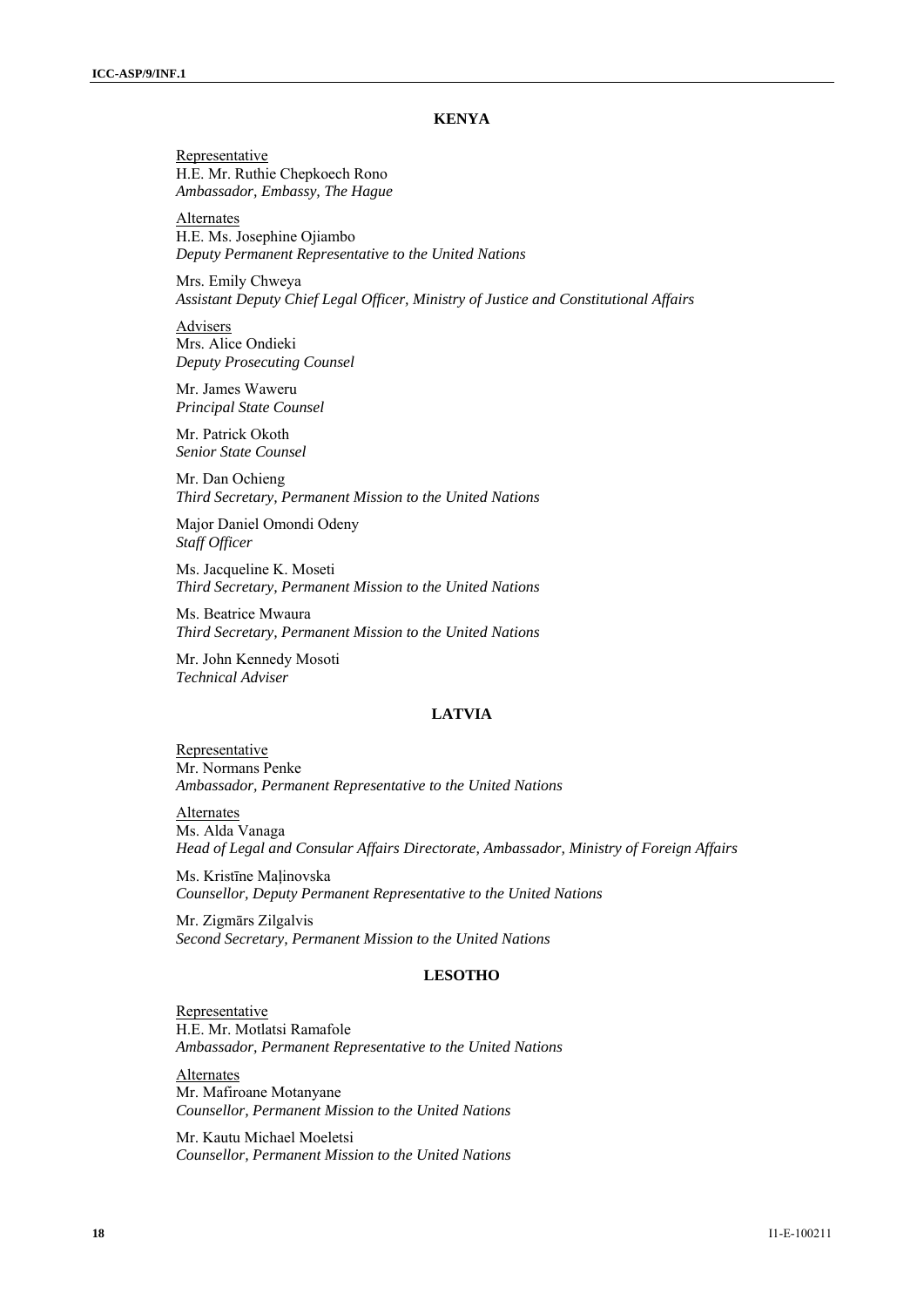Ms. Claudia Malebona Takalimane *Senior Legal Officer, Ministry of Justice* 

#### **LIBERIA**

#### **LIECHTENSTEIN**

Representative H.E. Mr. Christian Wenaweser *Ambassador, Permanent Representative to the United Nations President of the Assembly of States Parties* 

**Alternate** Mr. Stefan Barriga *Counsellor, Permanent Mission to the United Nations* 

**Adviser** Mr. Georg Kerschischnig *Adviser, Permanent Mission to the United Nations* 

## **LITHUANIA**

**Representative** H.E. Mr. Dalius Čekuolis *Ambassador Extraordinary and Plenipotentiary, Permanent Representative to the United Nations* 

Alternate Ms. Rita Kazragiené *Minister Counsellor, Permanent Mission to the United Nations* 

Adviser Mr. Aidas Sunelaitis *Third Secretary, Permanent Mission to the United Nations* 

## **LUXEMBOURG**

Représentante S.E. Mme Sylvie Lucas *Ambassadeur, Représentant permanent auprès des Nations Unies* 

Suppléant M. Jean Olinger *Directeur des Affaires juridiques et culturelles, Ministère des Affaires étrangères* 

Conseillers M. Olivier Maes *Représentant permanent adjoint auprès des Nations Unies* 

M. David Weis *Chargé de mission, Mission permanente auprès des Nations Unies* 

## **MADAGASCAR**

Représentant S.E. M. Zina Andrianarivelo-Razafy *Ambassadeur, Représentant permanent auprès des Nations Unies* 

**Conseiller** Mme Lydia Randrianarivony *Conseiller, Mission permanente auprès des Nations Unies*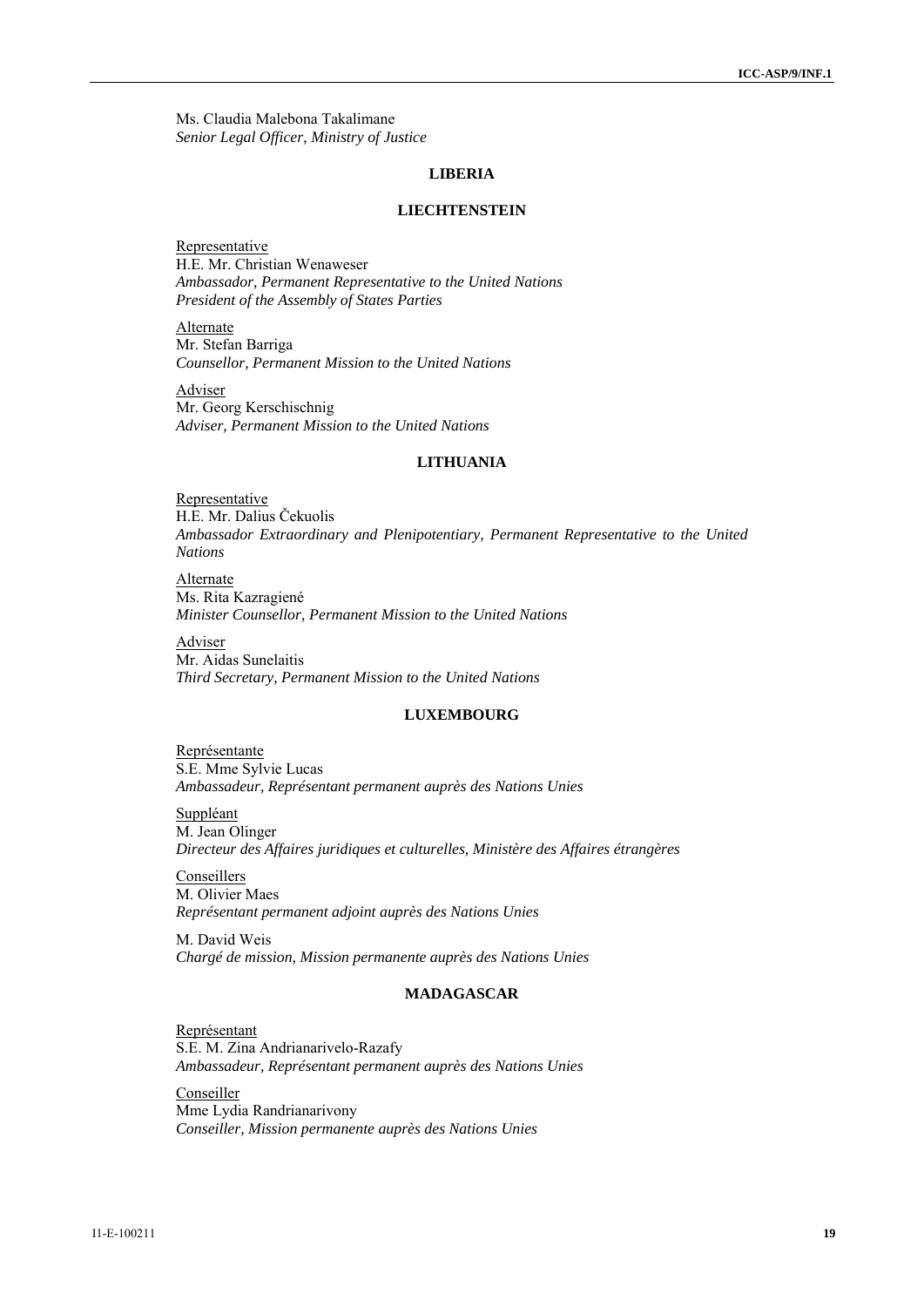## **MALAWI**

Representative Mr. Wezi Kayira *Director of Public Prosecutions, Ministry of Justice and Constitutional Affairs* 

Alternates Mr. Mabvuto Katemula *First Secretary-Legal, Permanent Mission to the United Nations* 

Mr. Steven Kayuni *Principle State Advocate, Ministry of Justice and Constitutional Affairs* 

#### **MALI**

Représentant M. Mohamed Maiga *Directeur des Affaires juridiques, Ministère des Affaires étrangères et de la Coopération internationale* 

## **MALTA**

**Representative** H.E. Mr. Saviour F. Borg *Ambassador, Permanent Representative to the United Nations* 

Alternate Mr. Bernard Hamilton *Deputy Permanent Representative to the United Nations* 

Advisers Mr. Claude Bonello *First Secretary, Permanent Mission to the United Nations* 

Mr. Adam Kuymizakis *First Secretary, Permanent Mission to the United Nations* 

## **MARSHALL ISLANDS**

## **MAURITIUS**

Representative H.E. Mr. Somduth Soborun *Ambassador, Permanent Representative to the United Nations* 

Alternates Mr. Youssouf Mohamed Ramjanally *Second Secretary, Permanent Mission to the United Nations* 

Ms. Prema Appadu *Second Secretary, Permanent Mission to the United Nations* 

## **MEXICO**

Representante S.E. Sr. Claude Heller Rouassant *Embajador, Representante Permanente ante las Naciones Unidas* 

Suplentes S.E. Sr. Jorge Lomónaco Tonda *Embajador, Embajada, La Haya Vice-Presidente de la Asamblea de los Estados Partes*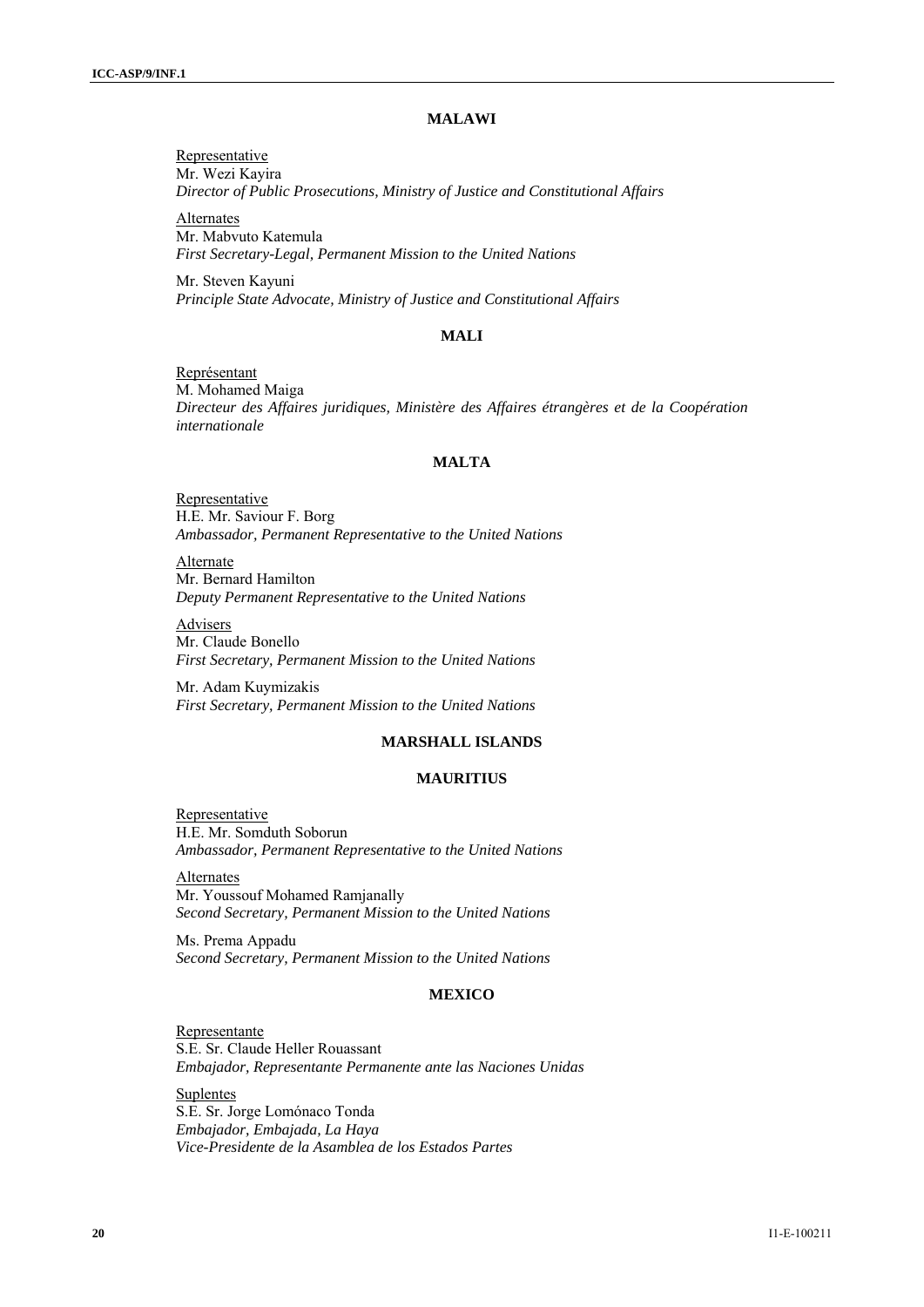Sr. Juan Manuel Sánchez Contreras *Segundo Secretario, Misión Permanente ante las Naciones Unidas* 

Sr. Guillaume David Michel Blin *Segundo Secretario, Embajada, La Haya* 

Sra. Mariana Salazar Albornoz *Director de Derecho Internacional Humanitario, Consultoría Jurídica, Secretaría de Relaciones Exteriores* 

## **MONGOLIA**

### **MONTENEGRO**

**Representative** H.E. Mr. Milorad Šćepanović *Ambassador, Permanent Representative to the United Nations* 

Alternates Mr. Miloš Nikolić *Second Secretary, Permanent Mission to the United Nations* 

Ms. Dragana Šćepanović *Third Secretary, Permanent Mission to the United Nations* 

### **NAMIBIA**

Representative H.E. Mr. Wilfried I. Emvula *Ambassador, Permanent Representative to the United Nations* 

**Alternate** Mr. Jerobeam Shaanika *Deputy Permanent Representative to the United Nations* 

Advisers Mr. Veendapi Kamupingene *First Secretary, Permanent Mission to the United Nations* 

Ms. Eveline Nawases-Taeyele *Member of Parliament* 

Ms. Juliet Kavetuna *Member of the Parliament* 

Mr. Ben Ulenga *Member of Parliament* 

Mr. Issaskar V.K. Ndjoze *Deputy Permanent Secretary, Ministry of Justice* 

Mr. Manasse C. Zeraeua *Principal Clerk, National Assembly* 

## **NAURU**

**Representative** H.E. Ms. Marlene Moses *Ambassador Extraordinary and Plenipotentiary, Permanent Mission to the United Nations* 

Adviser Mr. Constantin Klein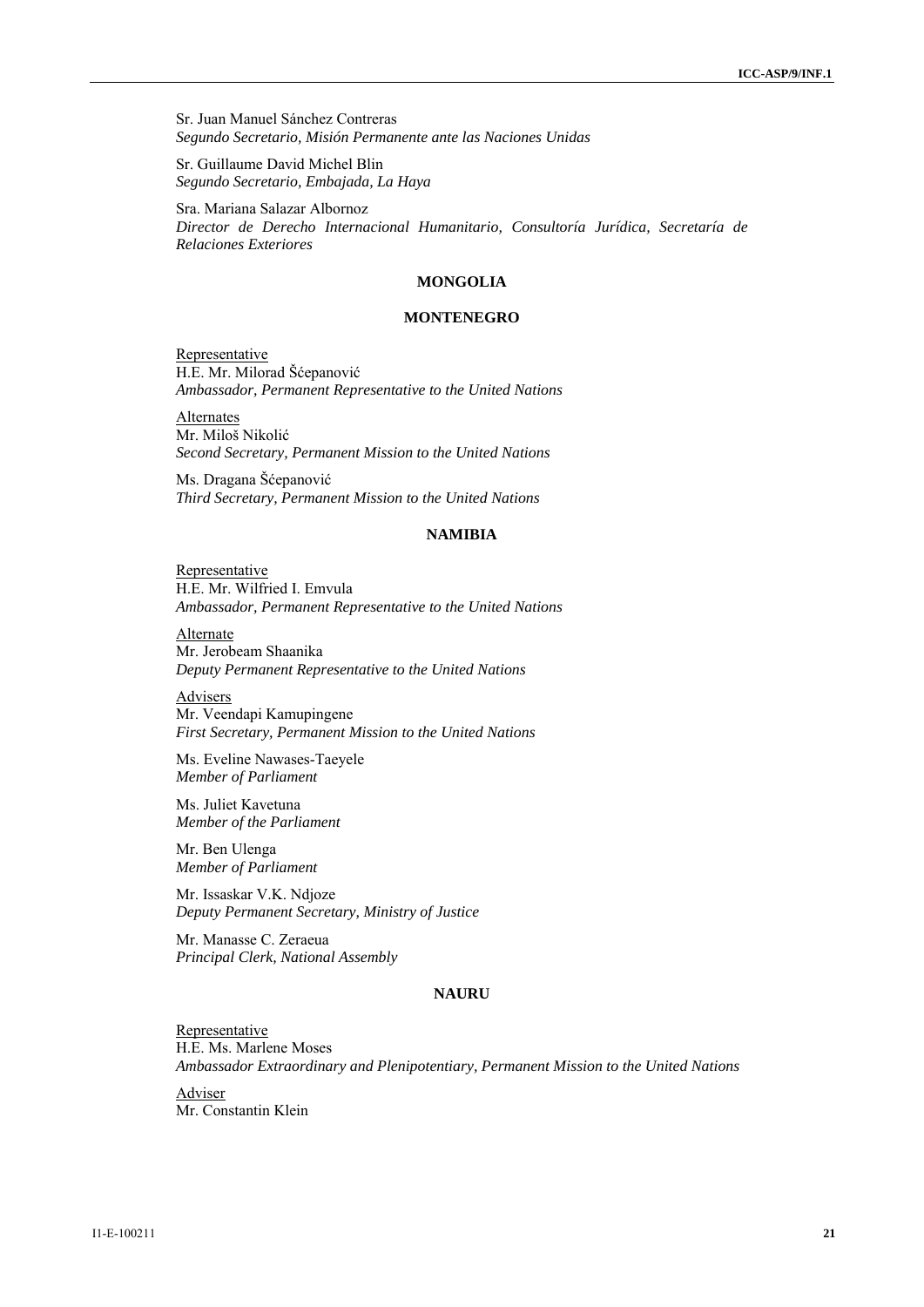### **NETHERLANDS**

Representative H.E. Mr. Pieter de Savornin Lohman *Permanent Representative to the International Criminal Court, Ministry of Foreign Affairs* 

Alternates

H.E. Mr. Herman Schaper *Ambassador Extraordinary and Plenipotentiary, Permanent Representative to the United Nations* 

Mr. Piet de Klerk *Minister Plenipotentiary, Deputy Permanent Representative to the United Nations* 

Ms. Ceta Noland *First Secretary, Permanent Mission to the United Nations* 

Mr. Thomas Henquet *Legal Counsel, Ministry of Foreign Affairs* 

Advisers Ms. Chantal Joubert *Legal Counsel, Ministry of Justice* 

Mr. Rob van Bokhoven *Legal Counsel, Ministry of Justice* 

Mr. Koen Hartog *Policy Adviser United Nations Department, Ministry of Foreign Affairs* 

#### **NEW ZEALAND**

Representative H.E. Mr. Jim McLay *Ambassador, Permanent Representative to the United Nations* 

Alternates Ms. Alice Revell *Second Secretary, Permanent Mission to the United Nations* 

Mr. Carl Reaich *Senior Legal Adviser, Ministry of Foreign Affairs and Trade* 

## **NIGER**

Représentant M. Abdou Adamou *Directeur des Affaires juridiques, Ministère des Affaires Etrangères, de la Coopération, de l'Intégration Africaine et des Nigériens à l'Extérieur* 

#### **NIGERIA**

**Representative** H.E. Dr. Martin Uhomoibhi *Permanent Secretary, Ministry of Foreign Affairs*

Alternates H.E. Ms. U. Joy Ogwu *Ambassador, Permanent Representative to the United Nations* 

H.E. Dr. (Mrs.) Nimota N. Akanbi *Permanent Representative to the International Criminal Court, Ambassador, Embassy, The Hague*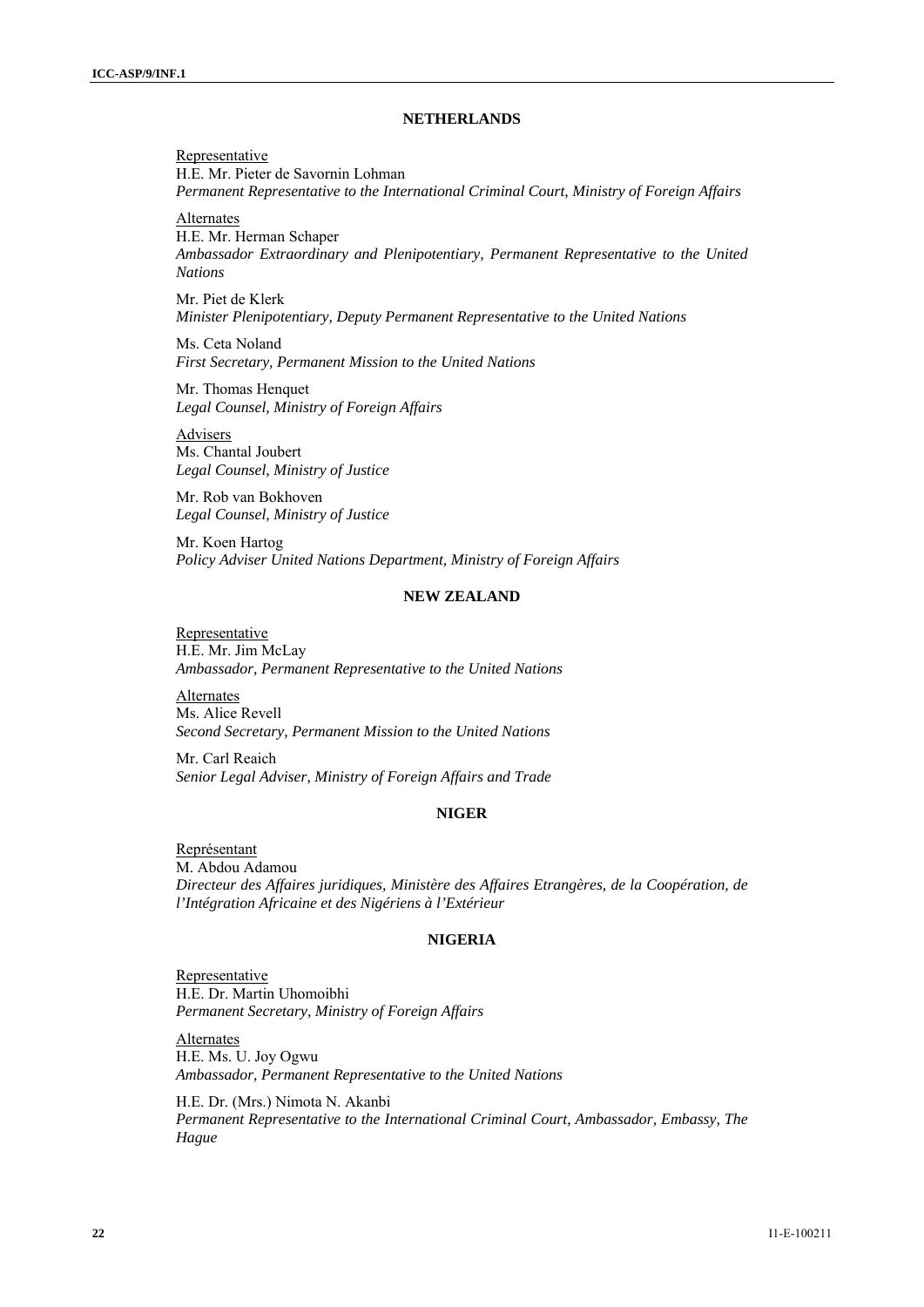**Advisers** Mr. Abdullahi A. Yola *Permanent Secretary / Solicitor-General, Federal Ministry of Justice* 

Mr. Chuka Udedibia *Director, First United Nations Division, Ministry of Foreign Affairs* 

Mr. Kabiru Bala *Minister Counsellor, Embassy, The Hague* 

Mr. Franklin B.I. Egolum *Director, International and Comparative Law Division, Federal Ministry of Justice* 

Mr. I.J. Umana *Minister, Permanent Mission to the United Nations* 

Mr. Mustapha Kida *Minister, Embassy, The Hague* 

Mrs. Bola Braimoh-Tokura *Principal State Counsel, Federal Ministry of Justice* 

Mr. Ikechukwu E. Nzeh *Principal State Counsel, Federal Ministry of Justice* 

Ms. Margaret I. Igbinobaro *First Secretary, Embassy, The Hague* 

## **NORWAY**

Representative Mr. Martin Sørby *Deputy Director General, Legal Affairs Department, Ministry of Foreign Affairs* 

Advisers H.E. Ms. Trine Mørch Smith *Ambassador, Deputy Permanent Representative to the United Nations* 

Mr. Irvin Høyland *Minister Counsellor, Embassy, The Hague* 

Mr. Åsmund Eriksen *Counsellor, Permanent Mission to the United Nations* 

Ms. Elin Widtsteen *Adviser, Legal Affairs Department, Ministry of Foreign Affairs* 

## **PANAMA**

Representante S.E. Sr. Pablo Antonio Thalassinós *Embajador, Representante Permanente ante las Naciones Unidas* 

**Suplentes** Sra. Annelle Urriola V. *Consejera, Misión Permanente ante las Naciones Unidas* 

Sra. Grettel Villalaz de Allen *Directora de Asesoría Legal, Ministerio de Seguridad Pública* 

Sr. Andrés Mójica *Director de Asesoría Legal, Corte Suprema de Justicia* 

Sra. Haxciria Henriquez de Sanad *Fiscal Superior, Segundo Distrito Judicial, Procuraduría General* 

Sra. Nadia Espinoza H. *Subdirectora General, Asuntos Jurídicos y Tratados, Ministerio de Relaciones Exteriores*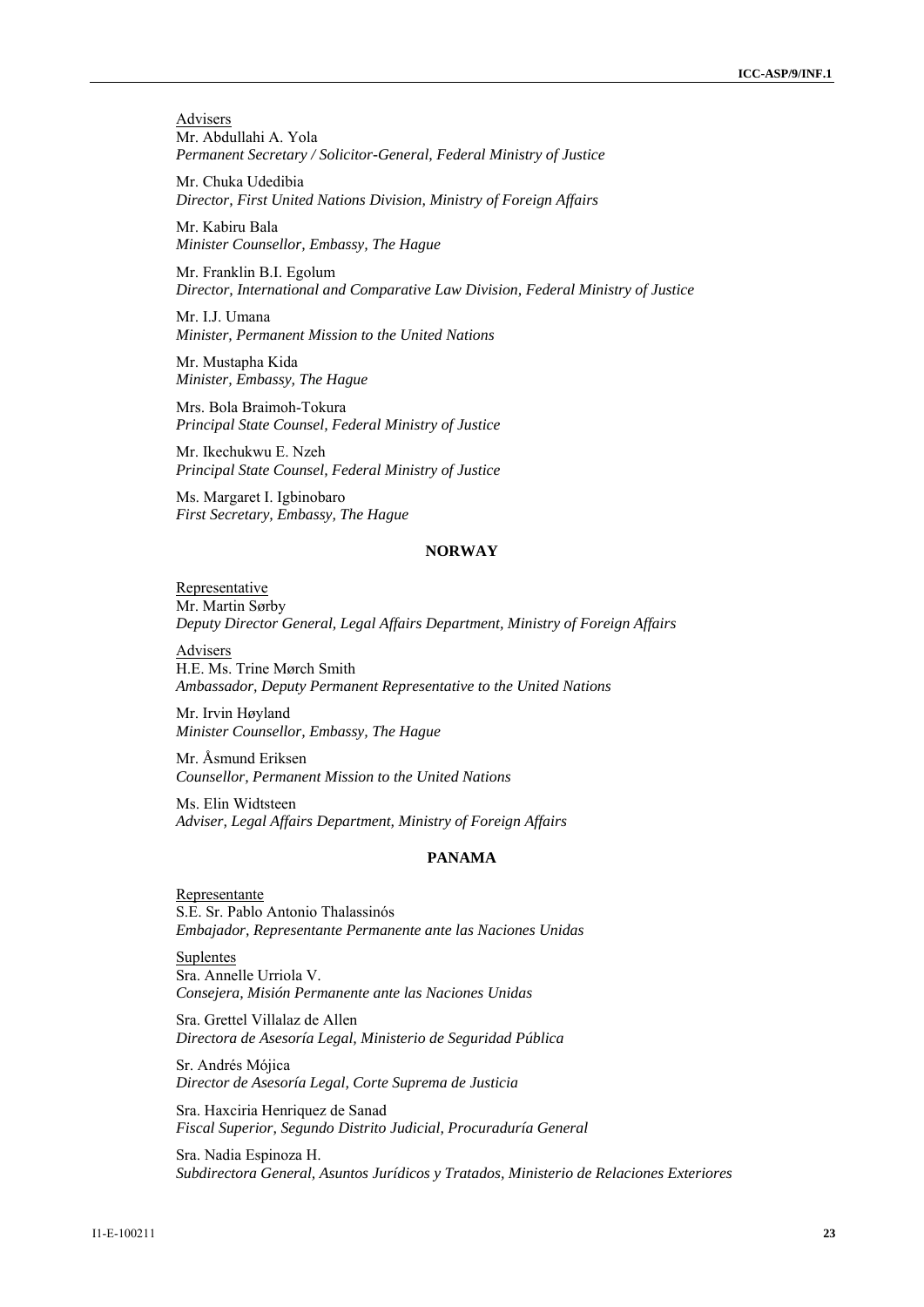Sr. Juan José Durán Ballesteros *Abogado, Dirección General, Asuntos Jurídicos y Tratados, Ministerio de Relaciones Exteriores* 

### **PARAGUAY**

Representante S.E. Sr. José Antonio dos Santos *Embajador, Representante Permanente ante las Naciones Unidas* 

Suplente S.E. Sr. Julio César Arriola *Representante Permanente Alterno ante las Naciones Unidas* 

Consejeros Sr. Julio César Peralta *Minister, Misión Permanente ante las Naciones Unidas* 

Sra. Mónica Carolina Paredes *Abogada, Dirección de Asuntos Internacionales e Integridad Institucional, Corte Suprema de Justicia* 

Sra. Mónica Addario *Abogada, Asesoría Jurídica, Ministerio de Relaciones Exteriores* 

### **PERU**

Representante S.E. Sr. Gonzalo Gutiérrez Reinel *Embajador, Representante permanente ante las Naciones Unidas* 

Suplentes Sr. Roberto Rodríguez *Ministro, Representante Permanente ante las Naciones Unidas* 

Sr. Carlos Gerardo Briceño Salazar *Consejero, Embajada, La Haya* 

Sr. Gonzalo Bonifaz Tweddle *Segundo Secretario, Misión Permanente ante las Naciones Unidas* 

## **POLAND**

Representative H.E. Mr. Janusz Stańczyk *Ambassador Extraordinary and Plenipotentiary, Embassy, The Hague* 

**Alternates** Mr. Marek Madej *First Adviser, Legal and Treaty Department, Ministry of Foreign Affairs* 

Mr. Piotr Dolata *First Secretary, Permanent Mission to the United Nations* 

Ms. Beata Ziorkiewicz *Public Prosecutor, Department of International Cooperation and European Law, Ministry of Justice* 

Adviser Mr. Władysław Czapliński *Director of the Institute of Law Sciences, Polish Academy of Sciences*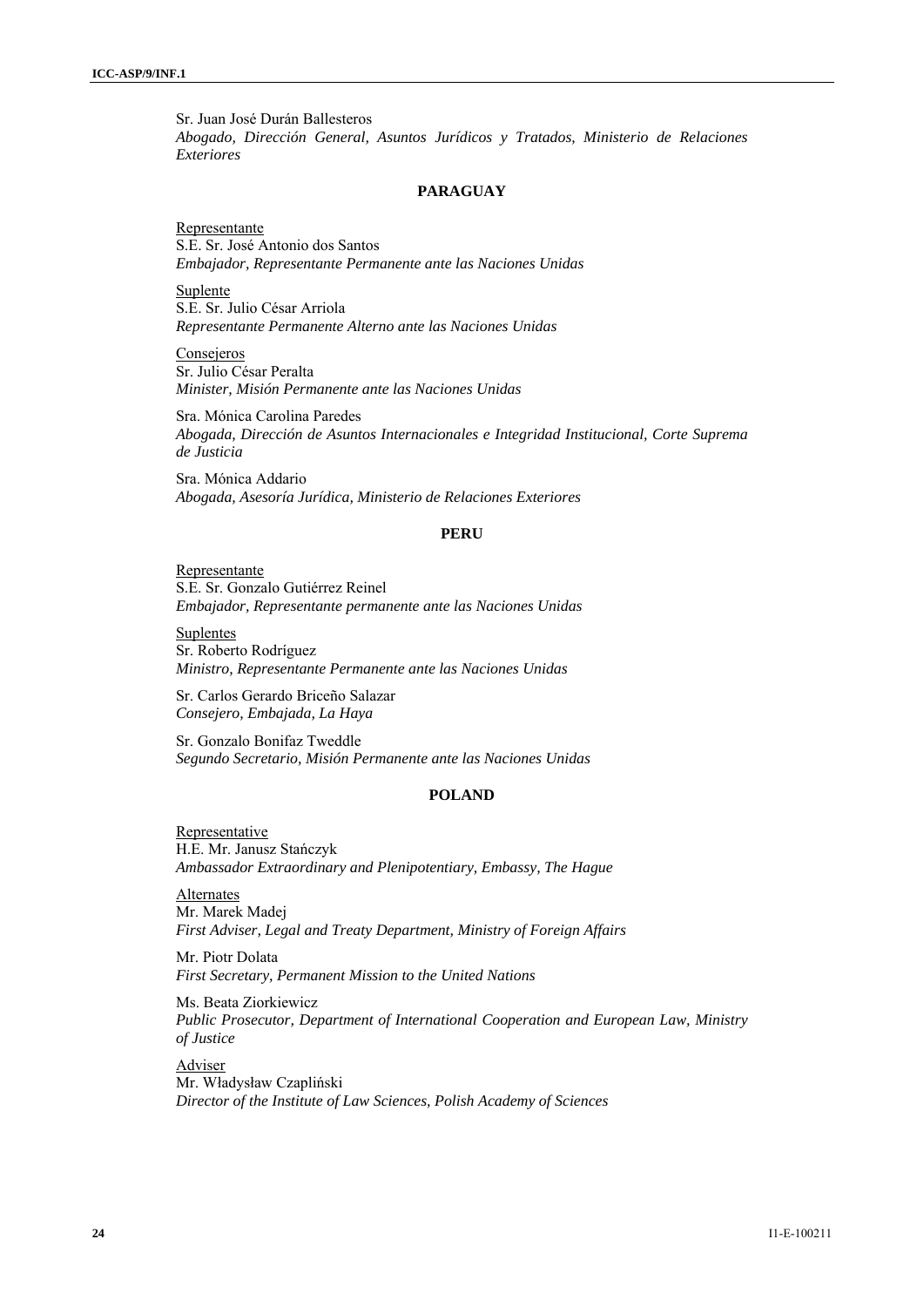### **PORTUGAL**

Representative H.E. Mr. José Felipe Mendes Moraes Cabral *Ambassador, Permanent Representative to the United Nations* 

Alternates Mr. Jorge Lobo de Mesquita *Deputy Permanent Representative to the United Nations* 

Mr. João Madureira *Legal Counsellor, Permanent Mission to the United Nations* 

Advisers Ms. Clothilde Mesquita *Adviser, Permanent Mission to the United Nations* 

Ms. Maria Teresa Artilheiro Ferreira *Legal Counsellor, Department of Legal Affairs, Ministry of Foreign Affairs* 

#### **REPUBLIC OF KOREA**

Representative H.E. Mr. Kin Young-won *Ambassador, Embassy, The Hague* 

Alternates H.E. Mr. Shin Boo-nam *Deputy Permanent Representative to the United Nations* 

Mr. Park Chull-joo *Counsellor, Permanent Mission to the United Nations* 

Mr. Kim Hyung-jun *Counsellor, Permanent Mission to the United Nations* 

Mr. Rhee Zha-hyoung *Counsellor, Embassy, The Hague* 

Ms. Kang Ji-hyun *Second Secretary, Treaties Division, Ministry of Foreign Affairs* 

Adviser Mr. Kim Young-sok *Professor, Ewha Womans University* 

#### **REPUBLIC OF MOLDOVA**

## **ROMANIA**

Representative H.E. Ms. Simona-Mirela Miculescu *Ambassador, Permanent Representative to the United Nations* 

Alternate Ms. Oana Florescu *Third Secretary, Permanent Mission to the United Nations* 

Adviser Ms. Raluca Ţigǎu *Second Secretary, Ministry of Foreign Affairs* 

## **SAINT KITTS AND NEVIS**

Representative Ms. Rhonda Nisbett-Browne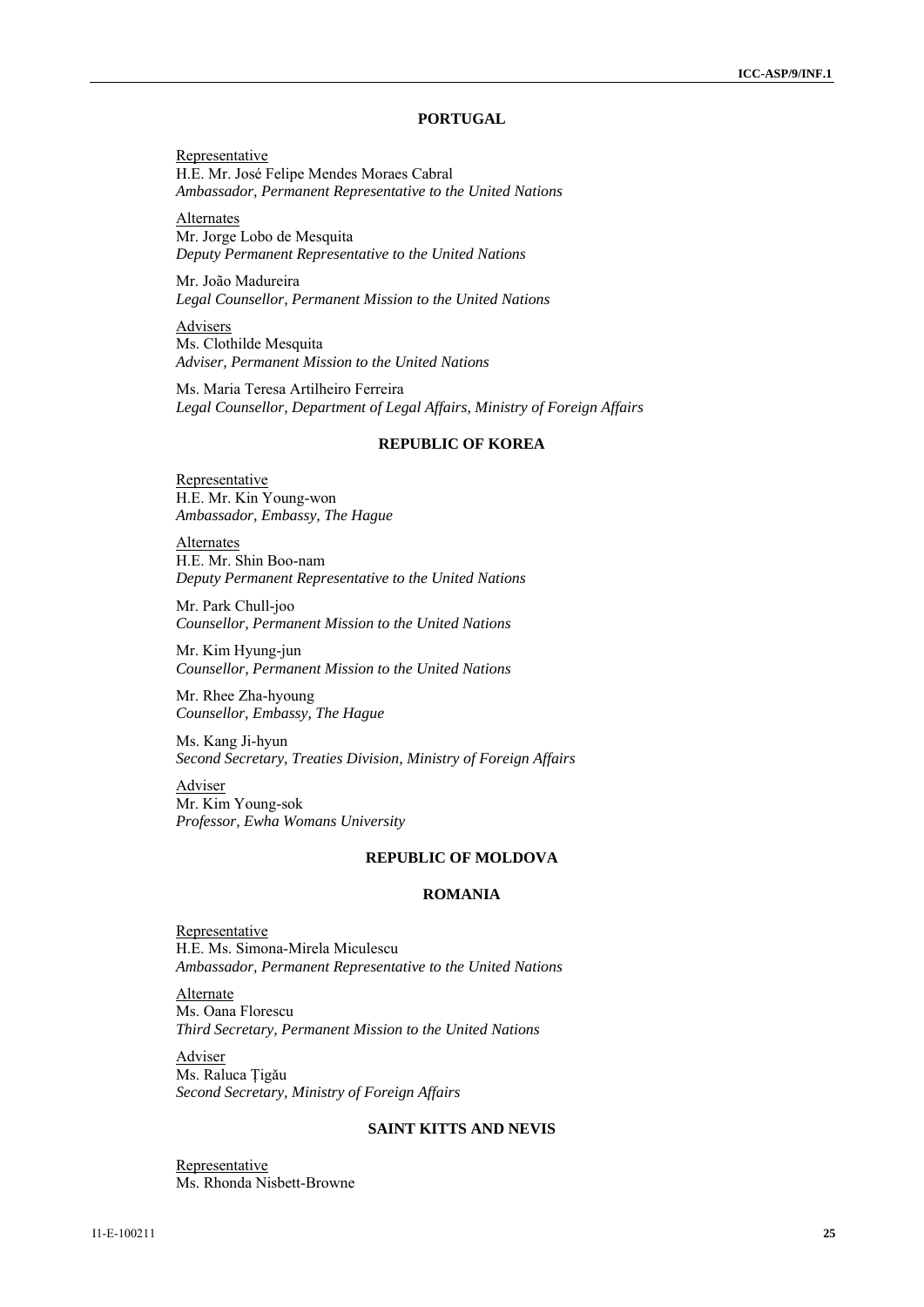## **SAINT LUCIA**

Representative H.E. Dr. Donatus K. St. Aimee *Ambassador, Permanent Representative to the United Nations* 

Alternates Mrs. Sarah Flood-Beaubrun *Minister Counsellor, Permanent Mission to the United Nations* 

Ms. Rose Anne Evelyn *First Secretary, Permanent Mission to the United Nations* 

## **SAINT VINCENT AND THE GRENADINES**

Representative H.E. Mr. Camillo Gonsalves *Ambassador, Permanent Representative to the United Nations* 

Alternates Ms. Nedra Miguel *Deputy Permanent Representative to the United Nations* 

Ms. Oslyn Porter *Attaché* 

## **SAMOA**

Representative Ms. Rona Meleisea *Chargé d'Affaires a.i., Permanent Mission to the United Nations* 

Alternates Mr. William Nickel *Principal Foreign Service Officer, Ministry of Foreign Affairs and Trade* 

Ms. Noelani Manoa *First Secretary, Permanent Mission to the United Nations*

## **SAN MARINO**

Representative H.E. Mr. Daniele D. Bodini *Ambassador Extraordinary and Plenipotentiary, Permanent Representative to the United Nations* 

**Alternates** Mr. Damiano Beleffi *Counsellor, Deputy Permanent Representative to the United Nations* 

Ms. Natascia Bartolini *Adviser, Permanent Mission to the United Nations*

## **SENEGAL**

Représentant M. Abdou Salam Diallo *Ambassadeur, Représentant permanent auprès des Nations Unies* 

Suppléants M. Cheikh Tidiane Thiam *Ambassadeur, Directeur des Affaires juridiques et consulaires, Ministère des Affaires Etrangères*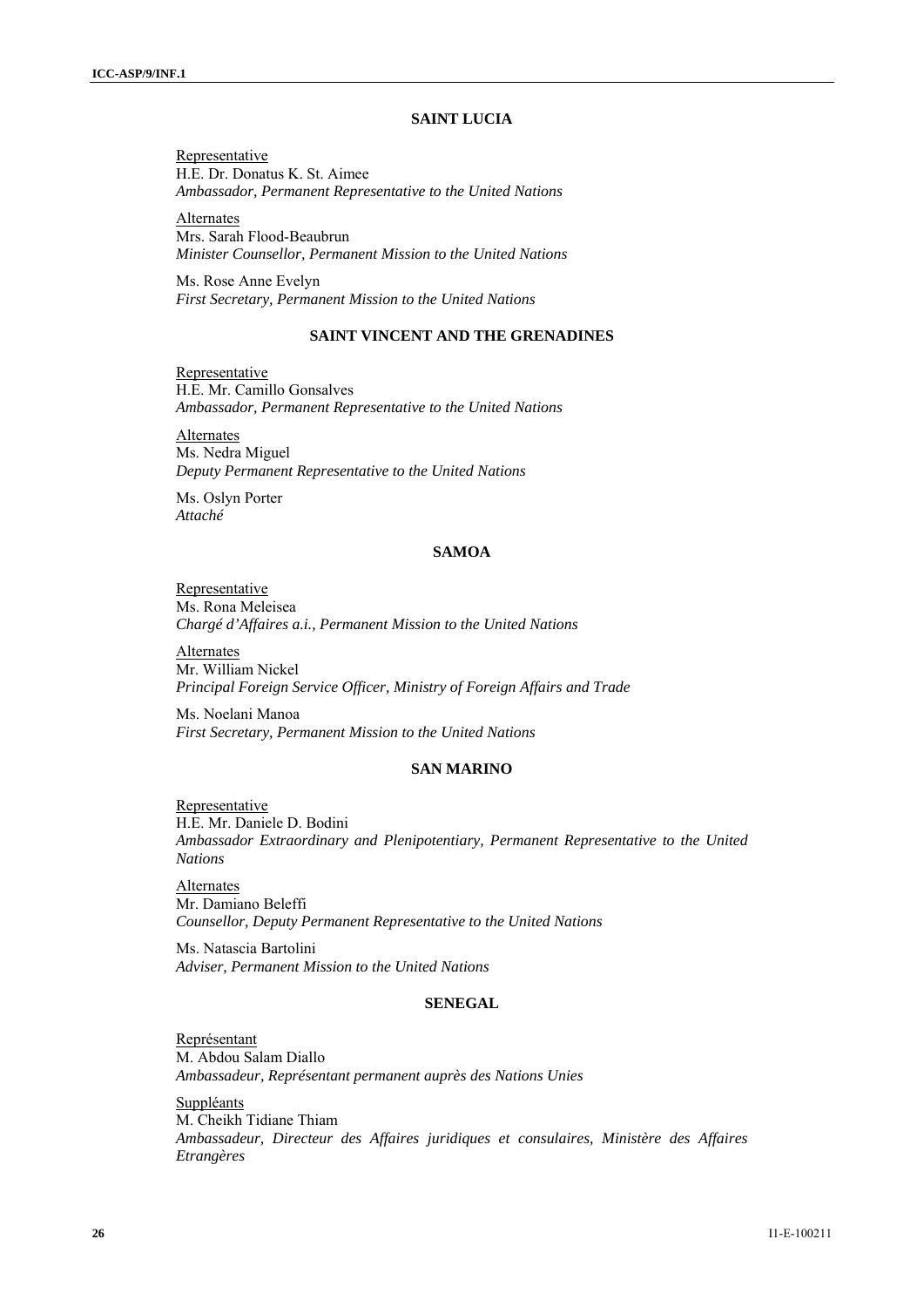M. Coly Seck *Premier conseiller, Mission permanente auprès des Nations Unies* 

M. Saliou Niang Dieng *Deuxième conseiller, Mission permanente auprès des Nations Unies* 

#### **SERBIA**

**Representative** Dr. Miodrag Majić *Judge, Court of Appeals, Belgrade* 

Alternates Mrs. Katarina Lalić-Smajević *Minister Counsellor, Permanent Mission to the United Nations* 

Mr. Vladimir Cvetković *Counsellor, Embassy, The Hague* 

#### **SEYCHELLES**

**Representative** Mr. Madimi Koteswara Rao *Legal Adviser, Ministry of Foreign Affairs* 

### **SIERRA LEONE**

Representative H.E. Mr. Vandi C. Minah *Deputy Minister of Foreign Affairs and International Cooperation* 

Alternates H.E. Mr. Osman Keh Kamara *Deputy Permanent Representative to the United Nations* 

Mr. Witson T. Yankuba *Legal Expert, Ministry of Foreign Affairs and International Cooperation* 

### **SLOVAKIA**

Representative H.E. Mr. Miloš Koterec *Ambassador, Permanent Representative to the United Nations* 

Alternates Ms. Barbara Illková *Director-General, Directorate for Legal Affairs, Ministry of Foreign Affairs* 

Mr. Igor Bartho *Director, International Law Department, Ministry of Foreign Affairs* 

Advisers Ms. Eva Šurková *Legal Adviser, Permanent Mission to the United Nations* 

Ms. Lenka Al-Shafe'i *Head of International Law and International Relations Division, Ministry of Defence* 

Ms. Jarmila Kostková *International Law and International Relations Division, Ministry of Defence*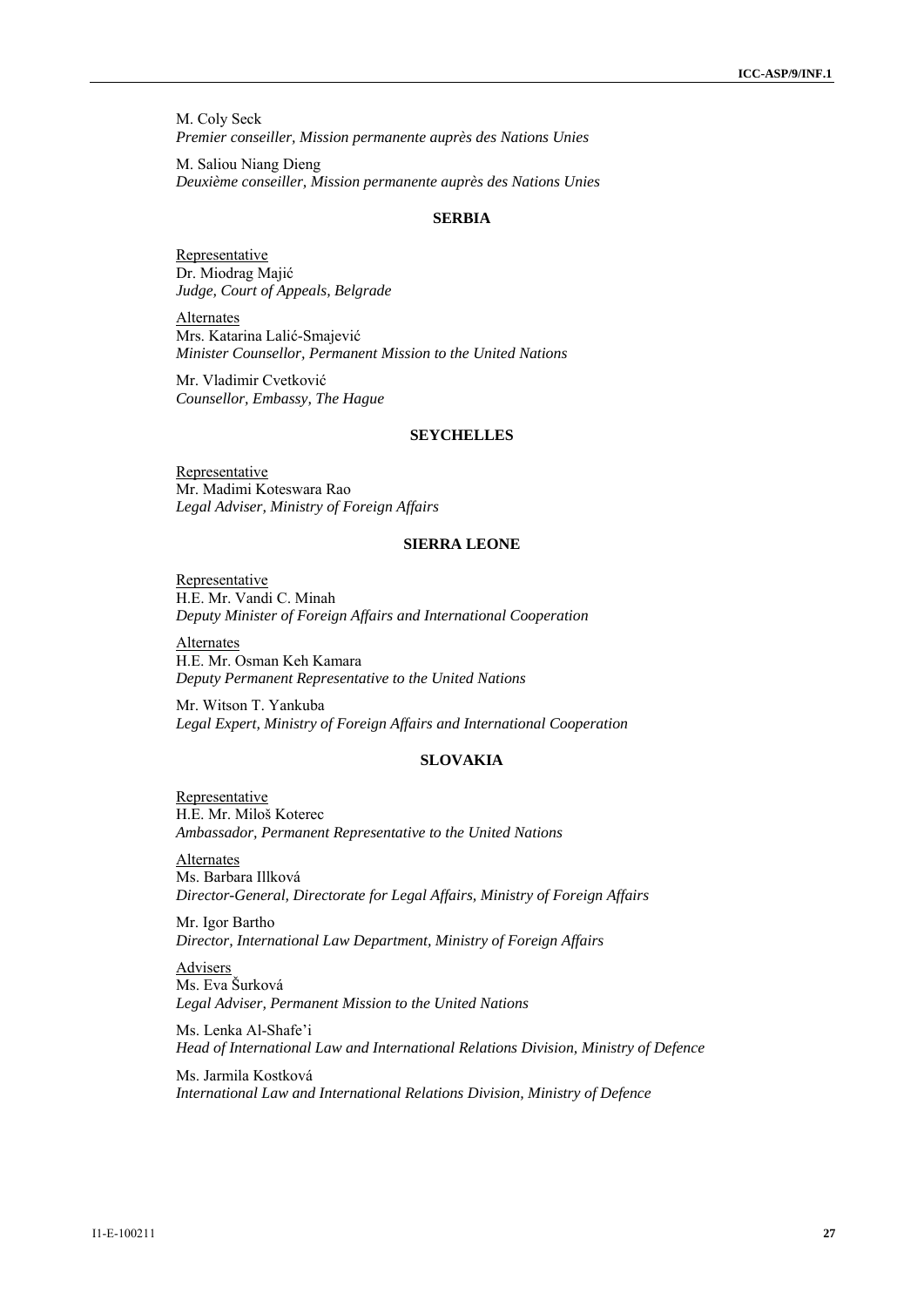### **SLOVENIA**

Representative H.E. Ms. Sanja Štiglic *Ambassador, Permanent Representative to the United Nations* 

Alternate H.E. Ms. Simona Drenik *Minister Plenipotentiary, Ministry of Foreign Affairs* 

Advisers Ms. Urška Kramberger Mendek *Third Secretary, Permanent Mission to the United Nations*

Ms. Tjaša Tanko *Third Secretary, Ministry of Foreign Affairs* 

## **SOUTH AFRICA**

Representative Mr. Andries Carl Nel *Deputy Minister of Justice and Constitutional Development* 

Alternates H.E. Mr. Baso Sangqu *Ambassador, Permanent Representative to the United Nations* 

Mr. Doctor Mashabane *Deputy Permanent Representative to the United Nations* 

Mr. Dire David Tladi *Legal Counsellor, Permanent Mission to the United Nations* 

**Advisers** Mr. Thando Ntlemeza *Deputy Director, Parliamentary Liaison, Department of Justice and Constitutional Development* 

Ms. Reetsang Innocentia Moroke *Senior State Law Adviser, Department of Justice and Constitutional Development* 

Ms. Yolande Melissa Dwarika *Legal Counsellor, Embassy, The Hague* 

Mr. Theunis Jacobus Kotze *State Law Adviser, Department of Justice and Constitutional Development* 

Mr. Pieter Andreas Stemmet *Senior State Law Adviser, Department of International Relations and Cooperation* 

#### **SPAIN**

Representante S.E. Sr. Juan Pablo de Laiglesia y González de Peredo *Embajador, Representante Permanente ante las Naciones Unidas* 

**Suplentes** S.E. Sr. Román Oyarzun *Embajador, Representante Permanente Adjunto ante las Naciones Unidas* 

Sra. Concepción Escobar Hernández *Jefa, Asesoría Jurídica Internacional, Ministerio de Asuntos Exteriores y de Cooperación* 

Consejeros Sr. Luis Ángel Redondo Gómez *Subdirector General adjunto de Naciones Unidas y Asuntos Globales, Ministerio de Asuntos Exteriores y de Cooperación*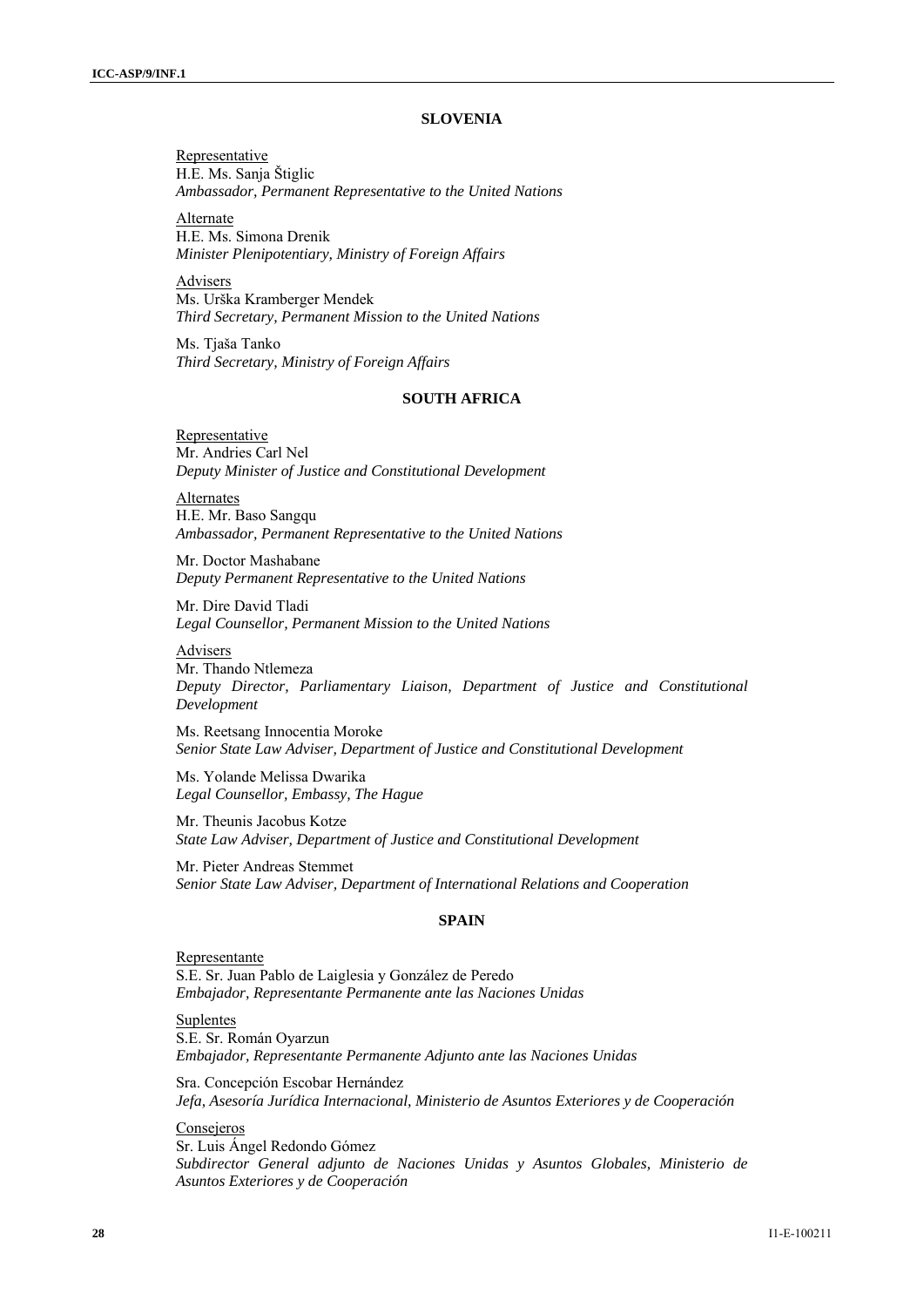Sra. Francisca María Pedros Carretero *Consejera de la Misión Permanente ante las Naciones Unidas* 

Sra. Angelina Trigo Portela *Inspectora de Servicios, Ministerio de Economía y Hacienda* 

Sr. Mario Lanz Raggio *Comandante Auditor, Asesoría Jurídica General, Ministerio de Defensa* 

Sr. José Antonio Mellado Valverde *Agregado del Interior, Embajada, Washington D.C., Ministerio del Interior* 

Sr. Fernando Val Garijo *Profesor de Derecho Internacional Público, Universidad Nacional de Educación a Distancia* 

#### **SURINAME**

### **SWEDEN**

Representative H.E. Mr. Mårten Grunditz *Ambassador, Permanent Representative to the United Nations* 

Alternates H.E. Ms. Signe Burgstaller *Ambassador, Deputy Permanent Representative to the United Nations* 

Mr. Jon Eklund *Desk Officer, Ministry of Foreign Affairs* 

Mr. Hilding Lundkvist *First Secretary, Permanent Mission to the United Nations* 

#### **SWITZERLAND**

Représentant S.E. M. Jürg Lindenmann *Ambassadeur, Directeur suppléant de la Direction du droit international public, Département fédéral des affaires étrangères* 

Suppléants S.E. M. Paul Seger *Ambassadeur, Représentant Permanent auprès des Nations Unies* 

M. Martin Strub *Ministre, Ambassade, La Haye* 

**Conseillers** M. Nikolas Stürchler *Deuxième secrétaire, Mission permanente auprès des Nations Unies* 

Mme Damaris Carnal *Collaboratrice scientifique, Direction du droit international public, Départment fédéral des affaires étrangères* 

## **TAJIKISTAN**

**Representative** H.E. Mr. Sirodjidin Aslov *Embassador, Permanent Representative to the United Nations* 

Alternate Mr. Bakhodur Rahmonov *Third Secretary, Permanent Mission to the United Nations*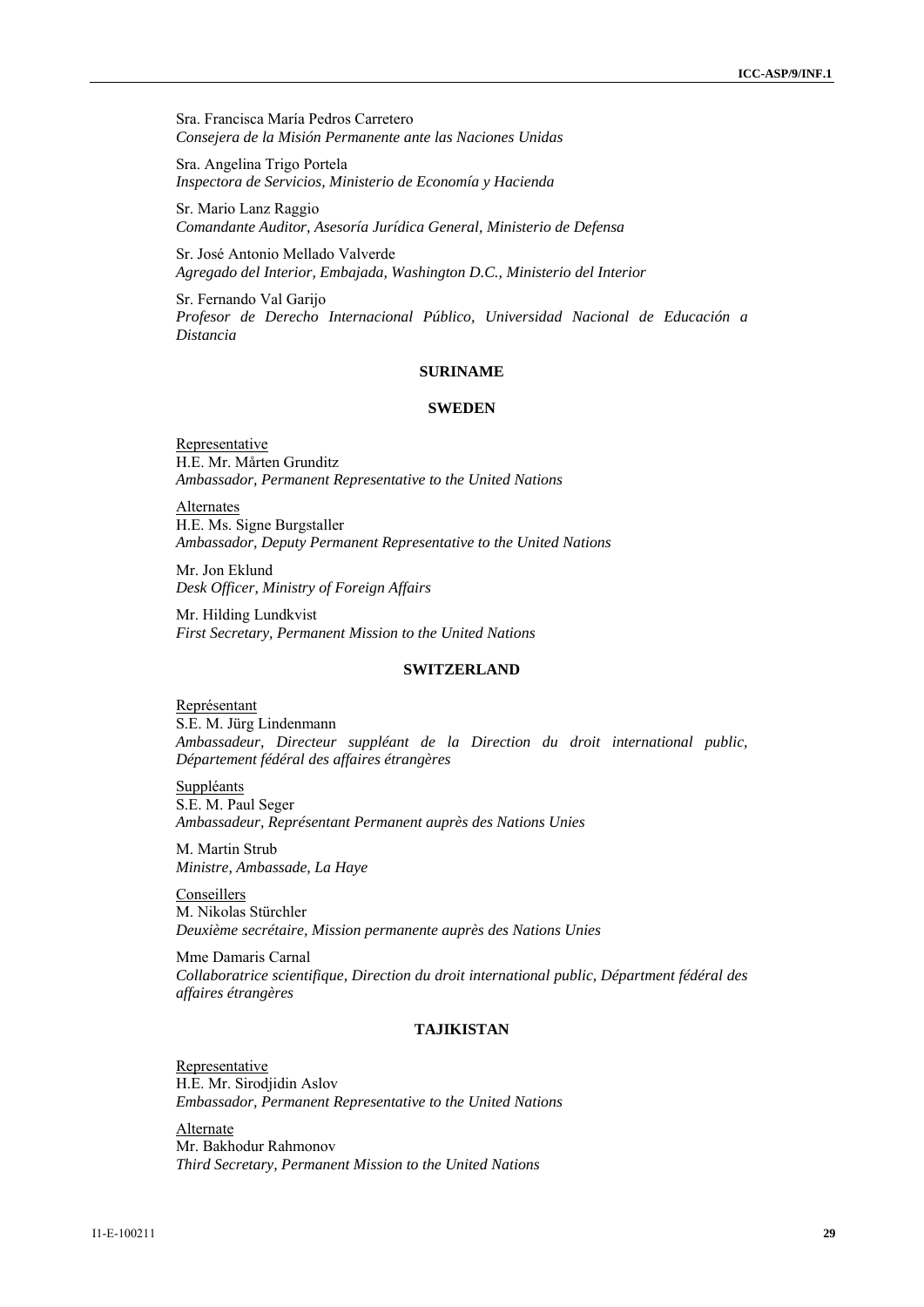#### **THE FORMER YUGOSLAV REPUBLIC OF MACEDONIA**

Representative H.E. Mr. Slobodan Tasovski *Ambassador, Permanent Representative to the United Nations* 

Alternate Mr. Zulfi Ismalli *Second Secretary, Permanent Mission to the United Nations* 

## **TIMOR-LESTE**

**Representative** H.E. Ms. Sofia Borges *Ambassador, Permanent Representative to the United Nations* 

Alternate Ms. Josefina Tilman *Second Secretary, Permament Mission to the United Nations* 

### **TRINIDAD AND TOBAGO**

**Representative** H.E. Mr. Rodney Charles *Ambassador, Permanent Representative to the United Nations* 

Alternates Ms. Cherry Ann Millard *Counsellor, Permanent Mission to the United Nations* 

Mr. Eden Charles *Counsellor, Permanent Mission to the United Nations* 

Ms. Marise Warner *Legal Affairs Officer, Ministry of Foreign Affairs* 

Ms. Melissa Boissiere *Second Secretary, Permanent Mission to the United Nations* 

## **UGANDA**

Representative H.E. Mr. Fredrick Ruhindi *Deputy Attorney General / Minister of State for Justice and Constitutional Affairs* 

Alternates H.E. Mrs. Mirjam Blaak *Ambassador, Embassy, Brussels* 

Mr. Bafaki K. Ernest *Undersecretary, Ministry of State for Justice and Constitutional Affairs* 

Advisers Mr. Martinez Arapta Mangusho *Minister Counsellor / Legal Counsel, Ministry of Foreign Affairs* 

Mr. Timothy Kanyogonya *Principal Legal Officer, UPDF/CMI* 

Mr. Gadenya Paul Wolimbwa *Senior Technical Advisor, Justice, Law and Order Sector, Ministry of Justice and Constitutional Affairs* 

Mr. John Bosco Suuza *Principal State Attorney, Ministry of Justice and Constitutional Affairs*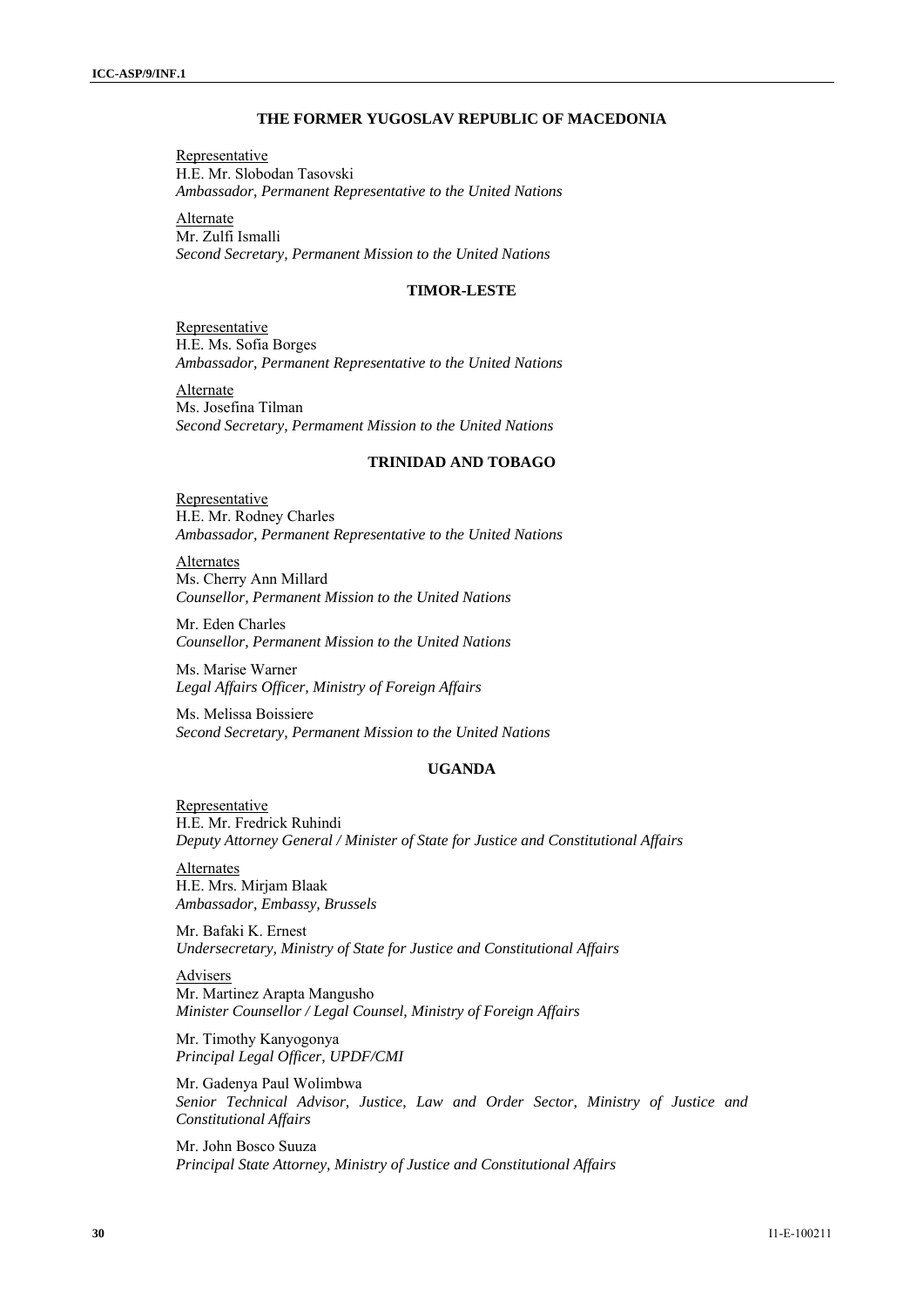Mr. Duncan Muhumuza Laki *First Secretary, Permanent Mission to the United Nations* 

### **UNITED KINGDOM OF GREAT BRITAIN AND NORTHERN IRELAND**

**Representative** Mr. Paul McKell *Foreign and Commonwealth Office* 

Alternates Sir Mark Lyall Grant *Ambassador, Permanent Representative to the United Nations* 

H.E. Mr. Philip Parham *Ambassador, Deputy Permanent Representative to the United Nations* 

Ms. Cathy Adams *Legal Counsellor, Permanent Mission to the United Nations* 

Ms. Emma Davies *Head of War Crimes Team, Foreign and Commonwealth Office* 

Mr. Kanbar Hossein Bor *Legal Adviser, Embassy, The Hague* 

Mr. Douglas Wilson *First Secretary (Legal), Permanent Mission to the United Nations* 

Mr. Hugo Ellis *War Crimes Desk Officer, Foreign and Commonwealth Office* 

## **UNITED REPUBLIC OF TANZANIA**

Representative H.E. Mr. Ombeni Y. Sefue *Ambassador, Permanent Representative to the United Nations* 

Advisers Mr. Peter Ndjike *State Attorney, Attorney General's Chamber* 

Ms. Tully M. Mwaipopo *Second Secretary, Permanent Mission to the United Nations*

#### **URUGUAY**

Representante S.E. Sr. José Luis Cancela *Embajador, Representante Permanente ante las Naciones Unidas* 

Suplentes Sra. Lilián Silveira *Ministro, Representante Permanente Adjunta ante las Naciones Unidas* 

Sr. Carlos Mata *Director, Asuntos de Derecho Internacional, Ministerio de Relaciones Exteriores* 

## **VENEZUELA (BOLIVARIAN REPUBLIC OF)**

Representante S.E. Sr. Jorge Valero *Embajador, Representante Permanente ante las Naciones Unidas* 

Suplentes Sra. Glenna Cabello de Daboin *Consejera, Misión Permanente ante las Naciones Unidas*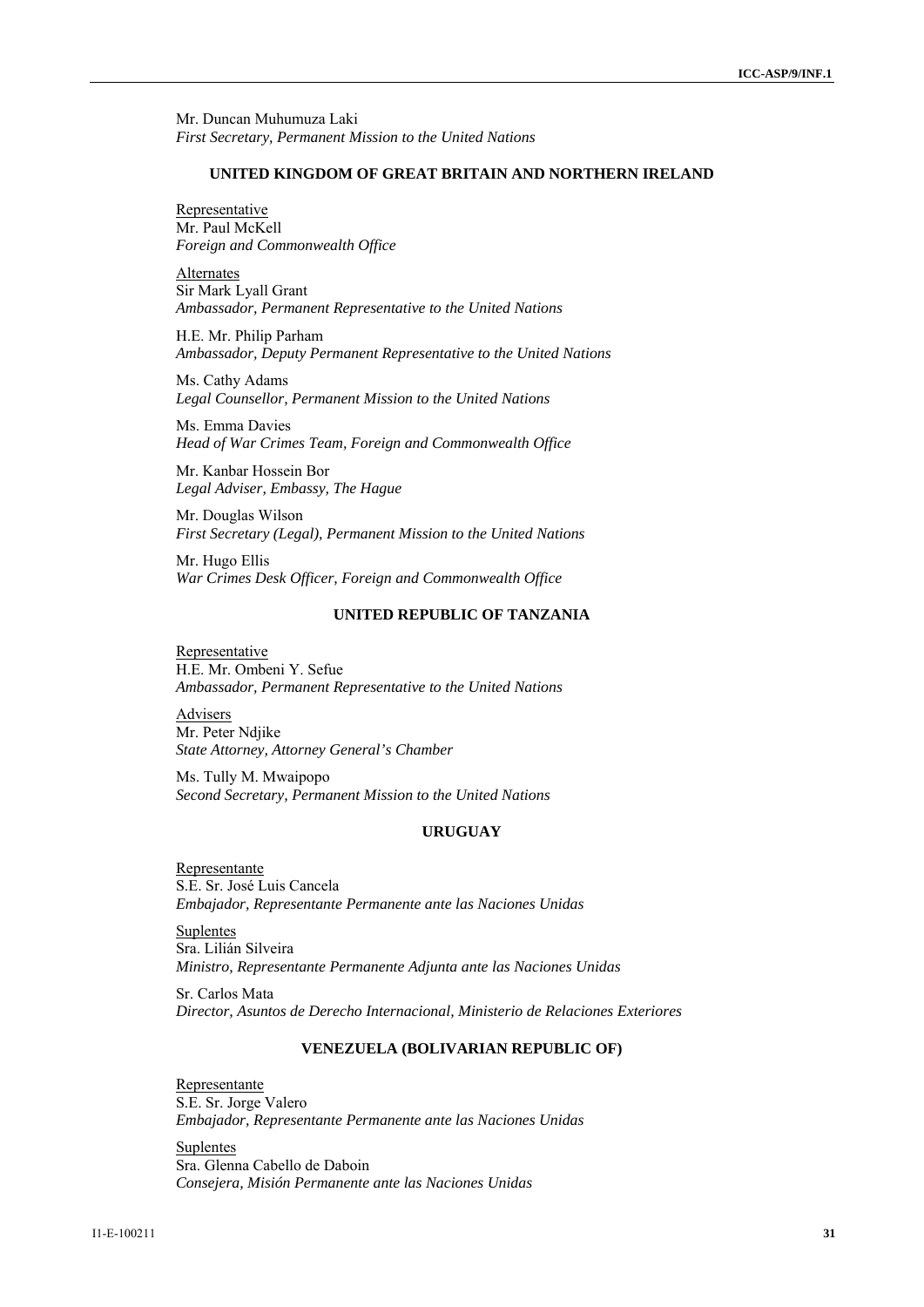Sra. Adela Leal *Consejera, Misión Permanente ante las Naciones Unidas* 

Sr. Alfredo Toro Carnevalli *Primer Secretario, Misión Permanente ante las Naciones Unidas* 

Sra. Arline Díaz *Segundo Secretario, Misión Permanente ante las Naciones Unidas* 

## **ZAMBIA**

Representative H.E. Mr. Lazarous Kapambwe *Ambassador, Permanent Representative to the United Nations* 

Alternates Mr. Mayumbo Sipanguke *Deputy permanent Representative to the United Nations* 

Mrs. Encyla Sinjela *Assistant Director, International Organizations, Ministry of Foreign Affairs* 

Mr. Kaswamu Katota *Ag. Senior Legal Officer, Ministry of Foreign Affairs* 

Mr. Benson Mpalo *State Advocate, Ministry of Justice* 

Mr. Bernard M. Kang'ombe *First Secretary (Legal), Permanent Mission to the United Nations*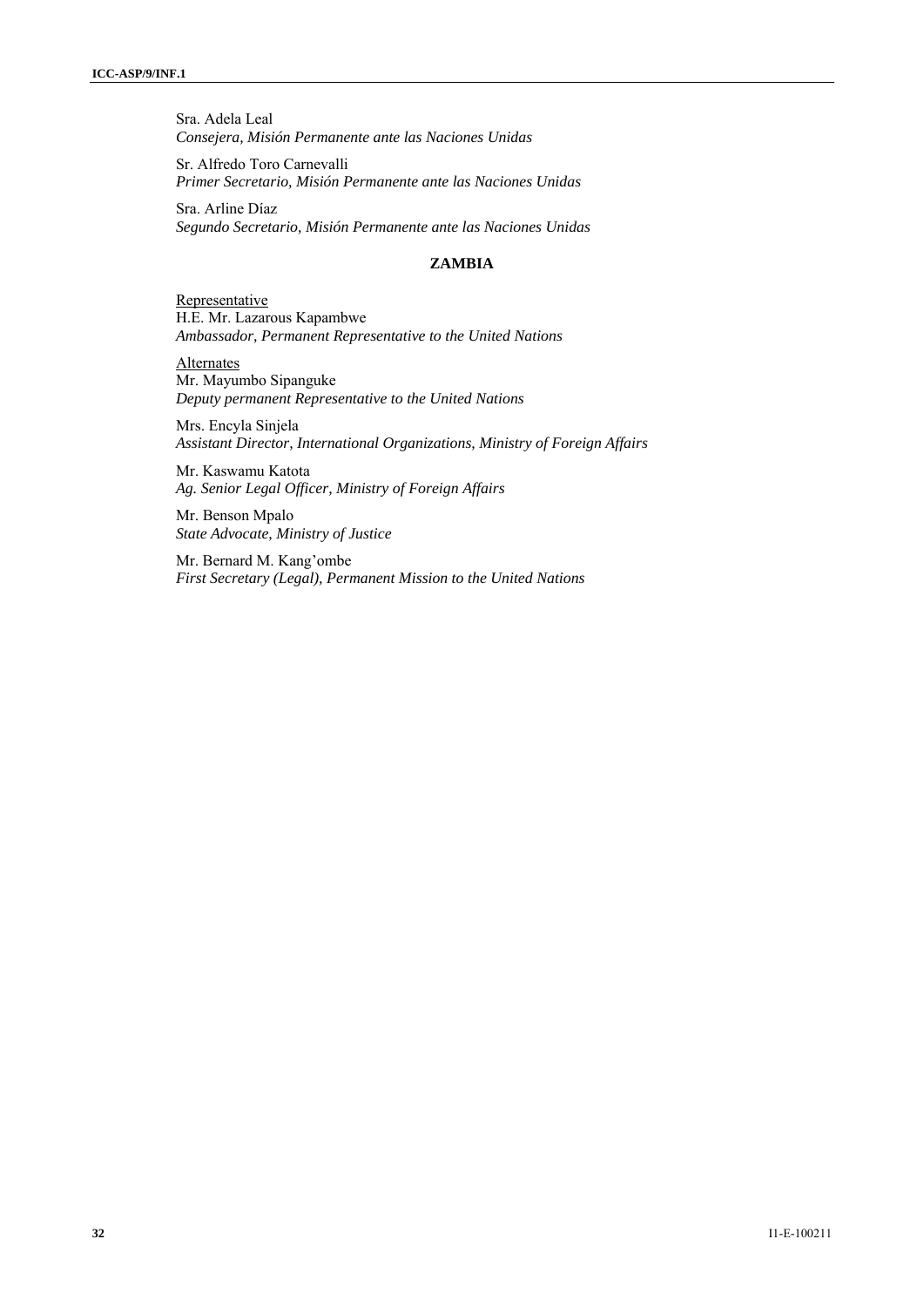# **II. Observer States/ États observateurs/ Estados observadores**

## **ALGERIA**

## **ANGOLA**

Representative Mr. Simao Victor *Judge Counsellor, Supreme Criminal Court* 

Alternates Mr. Joana Barros Aires *Lawyer, Legal Affairs, Ministry of External Relations* 

Mr. Jose Carlos Daio da Silva *Third Secretary, Permanent Mission to the United Nations* 

Mr. Mario Von Haff *Third Secretary, Permanent Mission to the United Nations* 

### **ARMENIA**

## **AZERBAIJAN**

## **BAHAMAS**

## **BAHRAIN**

Representative H.E. Mr. Tawfeeq Ahmed Almansoor *Ambassador, Permanent Representative to the United Nations* 

**Alternates** Ms. Amal Ramzi Alamuddin *Legal Adviser, Ministry of Royal Court* 

Ms. Philippa Webb *Legal Adviser, Ministry of Royal Court* 

Mr. Faisal Abdulqader *Adviser* 

Mr. Ahmed Al-Muharraqi *Second Secretary, Permanent Mission to the United Nations* 

Mr. Samer Bahlool *Second Secretary, Permanent Mission to the United Nations* 

#### **BELARUS**

## **BRUNEI DARUSSALAM**

## **CAMEROON**

## **CAPE VERDE**

**Representative** Mr. Eduardo Rodrigues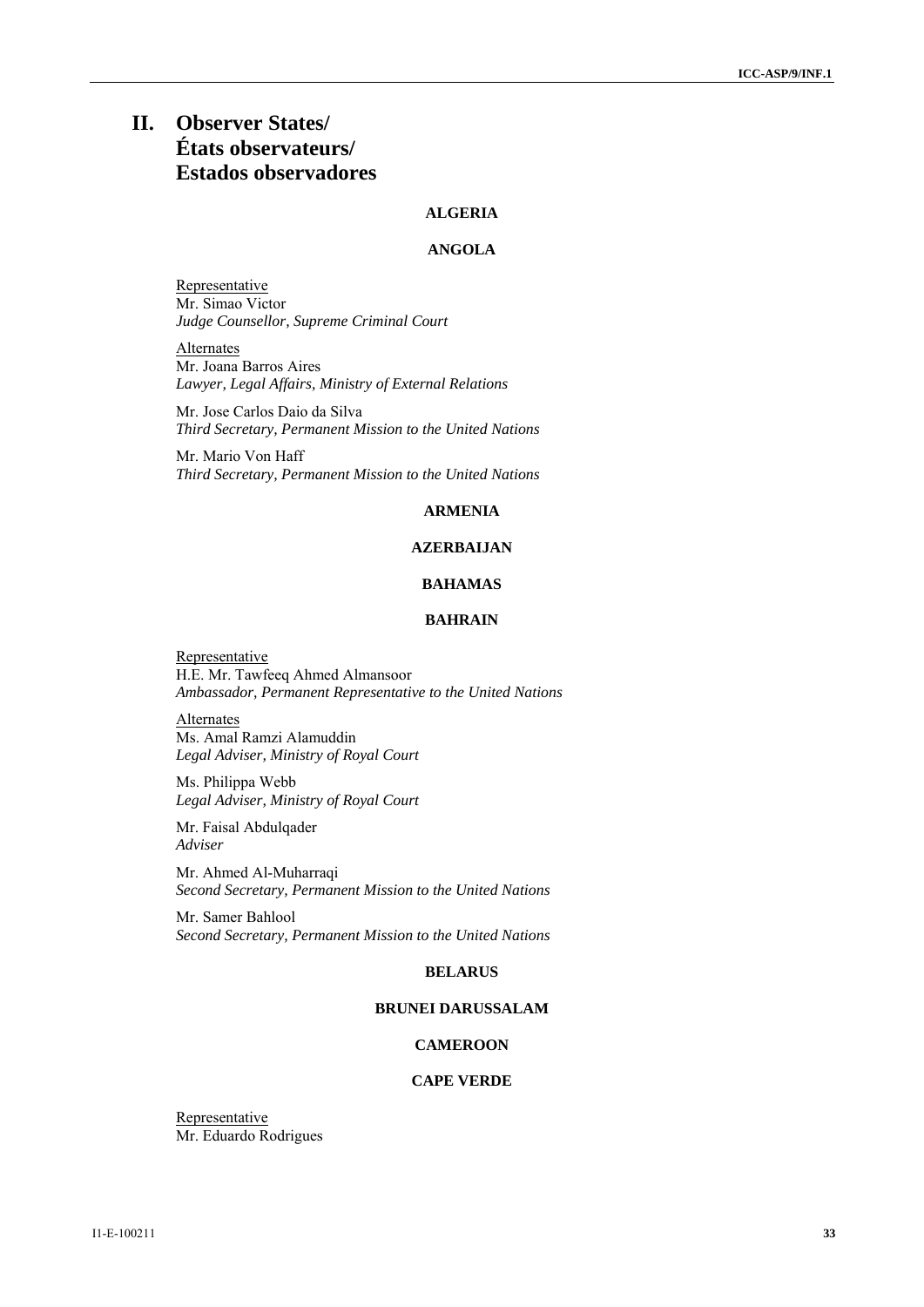## **CHINA**

Representative Ms. Xiaomei Guo *Counsellor and Legal Adviser, Permanent Mission to the United Nations* 

Alternates Mr. Yu Xu *Director of Treaty and Law Department, Ministry of Foreign Affairs* 

Ms. You Zhou *Third Secretary, Treaty and Law Department, Ministry of Foreign Affairs* 

### **COTE D'IVOIRE**

Représentant M. Etienne Kindia *Premier conseiller, Ambassade, La Haye* 

#### **CUBA**

Representante S.E. Sr. Pedro Núñez Mosquera *Embajador, Representante Permanente ante las Naciones Unidas* 

Suplentes S.E. Sr. Rodolfo Benítez Verson *Embajador, Representante Permanente Alterno ante las Naciones Unidas* 

Sr. Lester Delgado Sánchez *Segundo Secretario, Misión Permanente ante las Naciones Unidas* 

## **EGYPT**

**Representative** H.E. Mr. Maged A. Abdelaziz *Ambassador, Permanent Representative to the United Nations* 

Alternates Ms. Soha Gendi *Deputy Permanent Representative* 

Mr. Mohamed El Shinawy *First Secretary, Permanent Mission to the United Nations* 

Mr. Mohamed Farghal *Second Secretary, Permanent Mission to the United Nations* 

Mr. Ibrahim Salem *Third Secretary, Permanent Mission to the United Nations* 

## **EL SALVADOR**

Representante Sra. Claudia María Valenzuela Díaz *Ministra Consejera, Encargada de Negocios a.i., Misión Permanente ante las Naciones Unidas* 

Suplente Sr. José María Monterrey Suay *Consejero, Misión Permanente ante las Naciones Unidas* 

#### **ERITREA**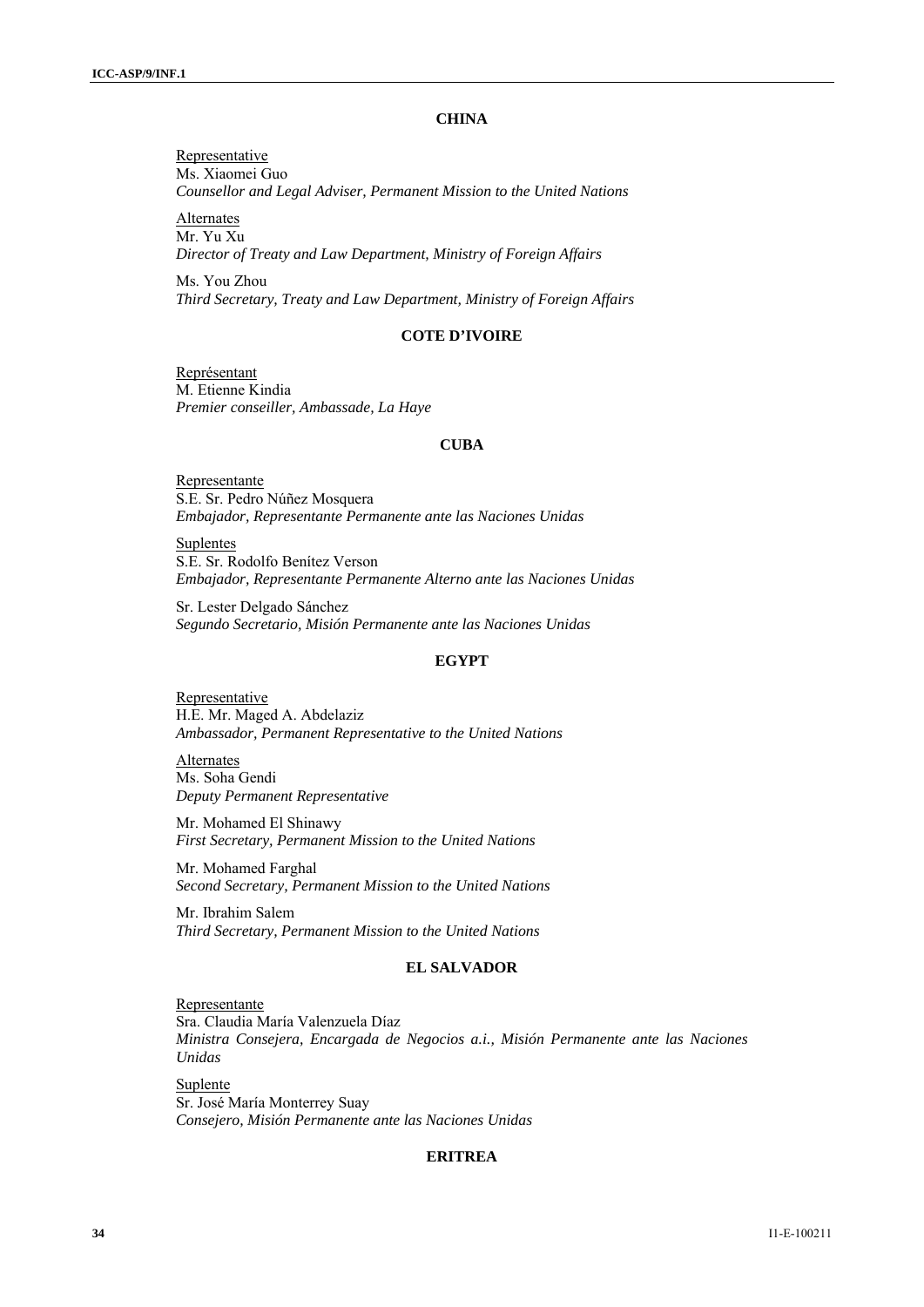## **ETHIOPIA**

## **GUATEMALA**

Representante S.E. Sr. Gert Rosenthal *Embajador, Representante Permanente ante las Naciones Unidas* 

**Suplente** Sra. Ana Cristina Rodríguez Pineda *Primer Secretaria, Misión Permanente ante las Naciones Unidas* 

### **GUINEA-BISSAU**

## **HAITI**

## **HOLY SEE**

Representative H.E. Archbishop Francis Chullikatt *Permanent Observer to the United Nations* 

**Alternates** Mr. Lucas Swanepoel Esq. *Attaché, Permanent Mission to the United Nations* 

Mr. John M. Czarnetzky *Expert* 

Mr. Ronald J. Rychlak *Expert* 

### **INDIA**

### **INDONESIA**

#### **IRAN (ISLAMIC REPUBLIC OF)**

Representative Mr. Esmaeil Baghaei Hamaneh *First Secretary and Legal Adviser, Permanent Mission to the United Nations* 

## **IRAQ**

Representative H.E. Mr. Hamid Al-Bayati *Permanent Representative to the United Nations* 

Alternate Mr. Ammar Al-Khalidy *First Secretary, Permanent Mission to the United Nations* 

## **ISRAEL**

**Representative** Ms. Ady Schonmann *Legal Adviser, Permanent Mission to the United Nations* 

Alternate Mr. Daniel Geron *Adv. Ministry of Justice*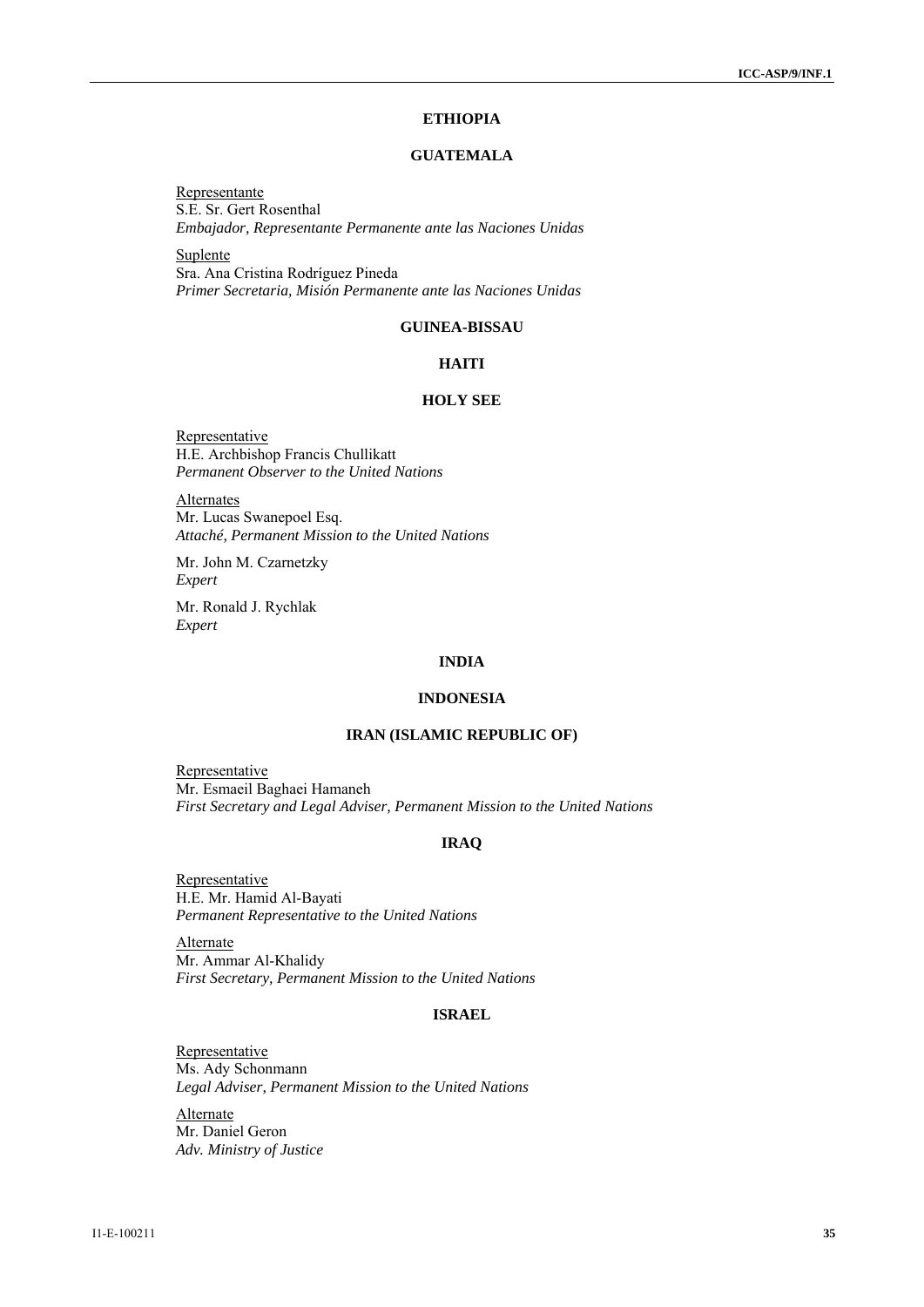## **JAMAICA**

Representative Mrs. Angella Hamilton-Browm *Deputy Permanent Representative to the United Nations* 

**Alternate** Ms. Sheree Chambers *First Secretary, Permanent Mission to the United Nations* 

## **KAZAKHSTAN**

### **KUWAIT**

**Representative** H.E. Mr. Mansour Ayyad Al Otaibi *Ambassador Extraordinary and Plenipotentiary, Permanent Representative to the United Nations*

Alternates Mr. Mohammad A.E.A. Al Ansari *Undersecretary Assistant of International Relations Affairs, Ministry of Justice* 

Mr. Mohammad Al Ateeqi *Second Secretary, Permanent Mission to the United Nations* 

Mr. Hani A.S. Jaballah *Legal Researcher, Ministry of Justice* 

## **KYRGYZSTAN**

## **LIBYAN ARAB JAMAHIRIYA**

## **MALAYSIA**

## **MONACO**

#### **MOROCCO**

#### **MOZAMBIQUE**

## **NEPAL**

## **NICARAGUA**

## **OMAN**

Representative Sheikh Faisal bin Omar bin Said Al-Marhoon *Chargé d'Affaires, General Directorate of Planning and Director International Cooperation Department, Ministry of Justice* 

Alternates Mr. Mahmood bin Ahmed al-Barashdi *Counsellor, Ministry of Legal Affairs* 

Mr. Khalifa bin Hamed Al-Farie *Royal Oman Police* 

## **PAKISTAN**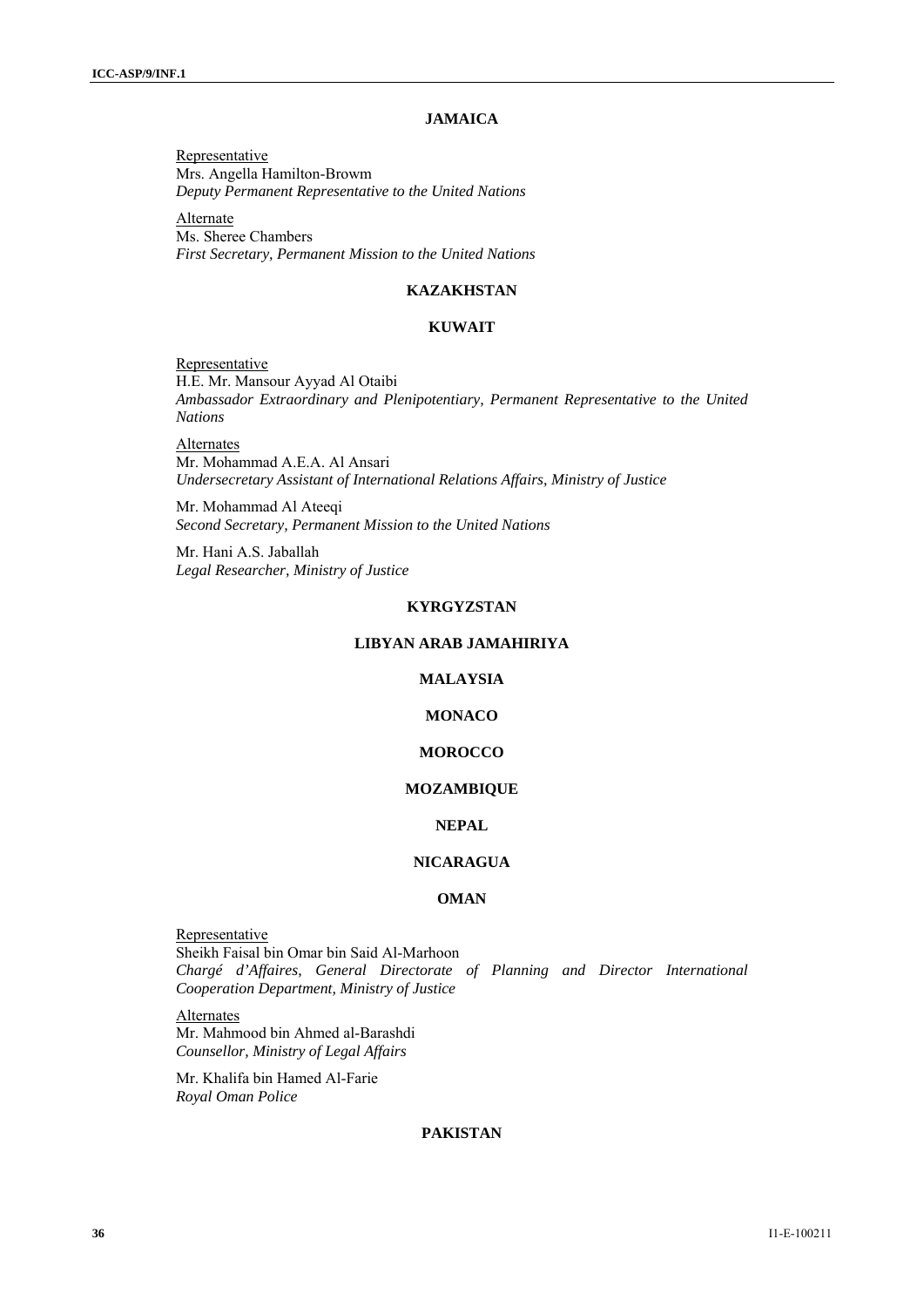## **PHILIPPINES**

Representative H.E. Mr. Libran N. Cabactulan *Permanent Representative to the United Nations* 

Alternates Mr. Carlos D. Sorreta *Deputy Permanent Representative to the United Nations* 

Mr. Robert E.A. Borje *Third Secretary, Permanent Mission to the United Nations* 

Ms. Sofia-Grace L. Angeles *Adviser* 

## **QATAR**

Representative H.E. Mr. Massoud Mohammed Al-Amri *President of the Court of Cassation, Supreme Judicial Council* 

**Alternates** Mr. Jassim Ali Al-Abidli *Acting assistant of the director of the Department of Legal Affairs, Ministry of Foreign Affairs* 

Mr. Ahmad Hassan Hassim Al Kouwari *Chief of Staff of the President of the Supreme Judicial Council* 

Mr. Bakr Ryad Al-Kaissi *Legal Adviser, Office of the President, Supreme Judicial Council* 

### **RUSSIAN FEDERATION**

## **SAO TOME AND PRINCIPE**

#### **SAUDI ARABIA**

Representative Mr. Saeed Bin Nasser Al-Huraiseen *Counsellor, Ministry of Justice* 

**Alternates** Mr. Muhsen Bin Ubaid Al-Hazmi *Researcher, Ministry of Justice* 

Mr. Mansoor Bin Isa Al-Ahmad *Ministry of Justice*

## **SINGAPORE**

## **SOLOMON ISLANDS**

### **SRI LANKA**

## **SUDAN**

### **SYRIAN ARAB REPUBLIC**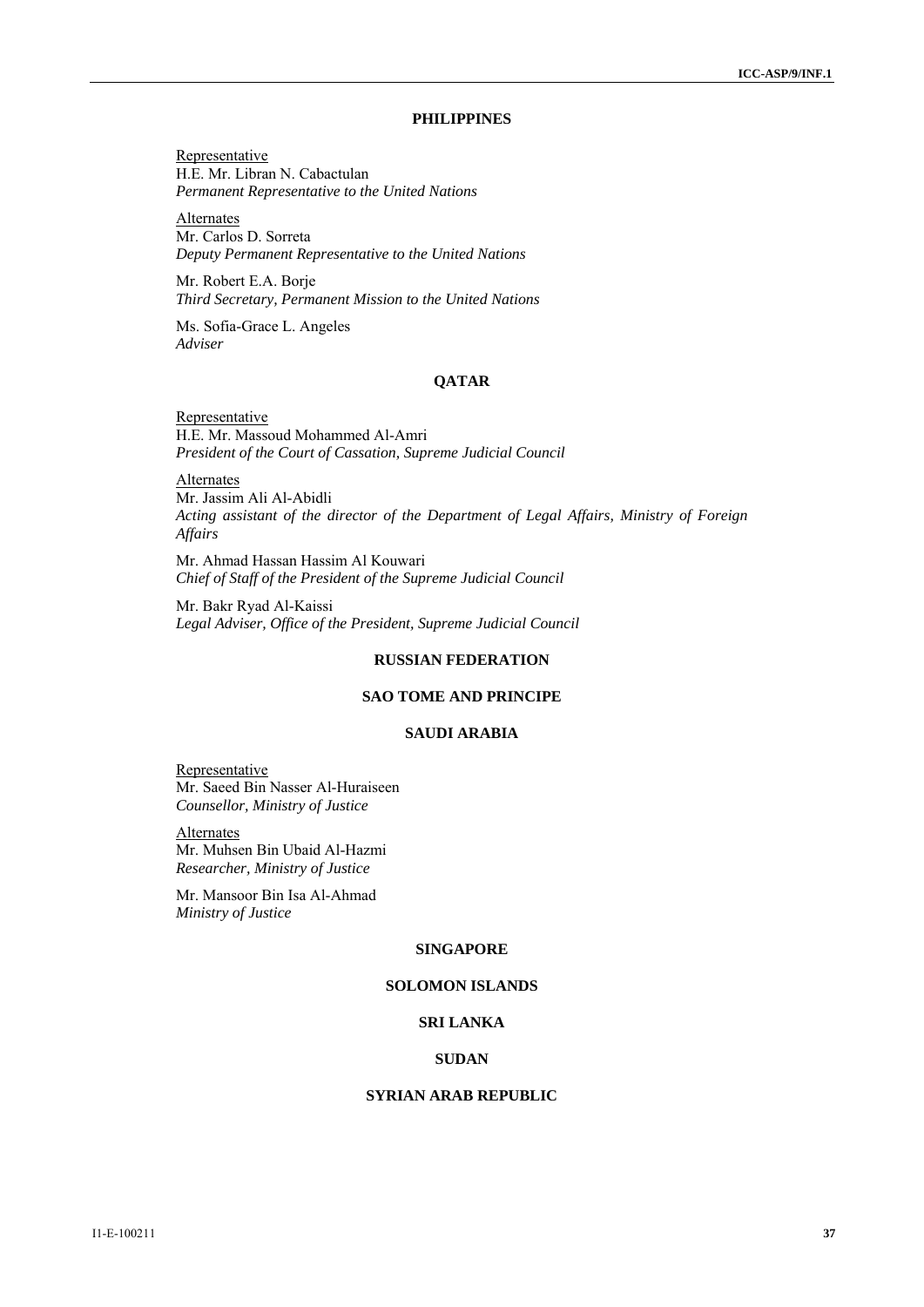### **THAILAND**

Representative H.E. Mr. Norachit Sinhaseni *Ambassador, Permanent Representative to the United Nations* 

Alternates Mr. Chatchom Akapin *Executive Director, International Affairs Department, Office of Attorney General* 

Ms. Mattanee Kaewpanya *Second Secretary, Permanent Mission to the United Nations* 

### **TOGO**

Representative Mr. Kokou Kpayedo

#### **TUNISIA**

### **TURKEY**

#### **UKRAINE**

### **UNITED ARAB EMIRATES**

Representative H.E. Mr. Ahmed Abdulrahman Al-Jarman *Ambassador, Permanent Representative to the United Nations* 

Alternates

Mr. Mohamed Abdul Rahman Al-Jarah *Judge, Head of Fujairah Federal Appeals Court* 

Mr. Ali Hassan Al-Hashmi *Judge, Head of the Penal Department, Abu Dhabi Court* 

Mr. Youssif Hassan Al Motawaa *Senior Advocate General, Dubai Public Prosecution* 

Mr. Mohammed Saeed Al Shebli *Chief Prosecutor, Abu Dhabi Judiciary Chamber* 

Mr. Tarek Ahmed Jassim Al Rashid *Chief Prosecutor, Ajman Public Prosecution* 

Mr. Hamad Alzaabi *First Secretary, Permanent Mission to the United Nations* 

Mr. Ali Alshemaili *Attaché, Permanent Mission to the United Nations* 

Mr. Faisal Alzarooni *Attaché, Permanent Mission to the United Nations* 

Mr. Ahmed Salim Al Zaabi *Ministry of Foreign Affairs* 

## **UNITED STATES OF AMERICA**

Representatives Mr. Harold Koh *Legal Adviser, Department of State* 

H.E. Mr. Stephen Rapp *Ambassador-at-Large for War Crimes Issues, Department of State*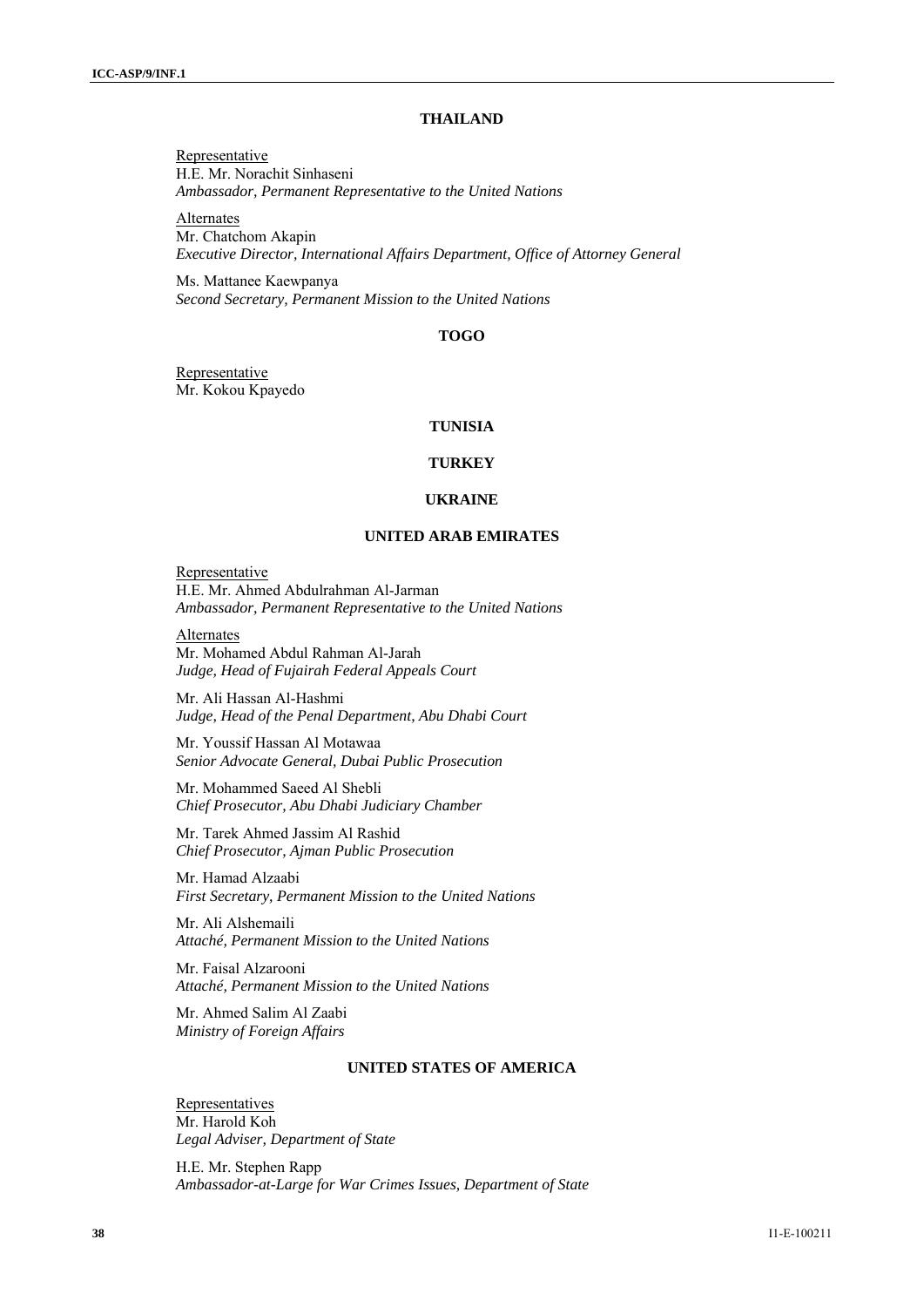**Alternates** Ms. Diane Orentlicher *Deputy, Office of War Crimes Issues, Department of State* 

Mr. Todd Buchwald *Assistant Legal Adviser, Department of State* 

Advisers Mr. John Daley *Attorney-Adviser, Department of State* 

Mr. Mark Simonoff *Acting Legal Adviser, Permanent Mission to the United Nations, Department of State* 

Mr. John Arbogast *Attorney-Adviser, Permanent Mission to the United Nations, Department of State* 

Mr. Charles Brown *Senior Adviser to the Deputy Assistant Secretary, Rule of Law and International Humanitarian Policy, Department of Defense* 

Mr. David Koplow *Special Counsel to the General Counsel, Department of Defense* 

Mr. Karl Chang *Associate General Counsel for Internationa Affairs, Department of Defense* 

Ms. Michelle Hansen *Office of the Legal Counsel to the Chairman of the Joint Chiefs of Staff, Department of Defense* 

Ms. Teresa McHenry *Chief, Domestic Security Section, Criminal Division, Department of Justice* 

Mr. Michael Surgalla *Senior Trial Attorney, Criminal Division, Department of Justice* 

### **UZBEKISTAN**

#### **VIETNAM**

#### **YEMEN**

**Representative** H.E. Mr. Abdullah Fadhel Al-Saadi *Minister Plenipotentiary, Deputy Permanent Representative to the United Nations* 

**Alternates** Mr. Ali Al-Makhadi *First Secretary, Permanent Mission to the United Nations* 

Mr. Adel Al-Sheikh *Second Secretary, Permanent Mission to the United Nations* 

## **ZIMBABWE**

Representative H.E. Mr. P.A. Chinamasa *Minister of Justice and Legal Affairs* 

Advisers Mrs. P. Murinda

Mr. R. Benjamin

Mrs. I. Mukarakate

Mr. F. Kamangeni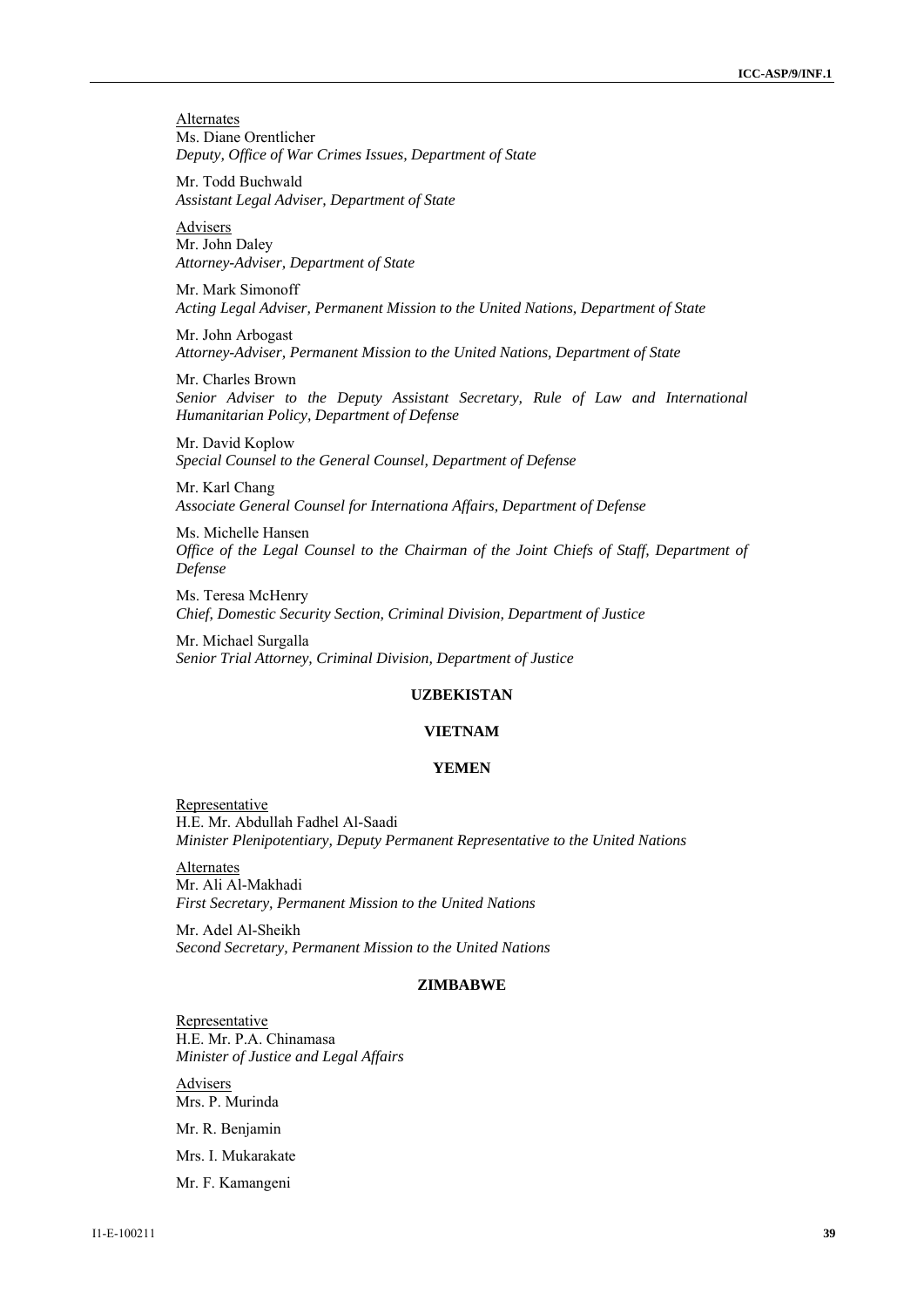# **III. States invited to be present during the work of the Assembly/ Les États invités à se faire représenter aux travaux de l'Assemblée/ Los Estados invitados a que asistieran a los trabajos de la Asamblea**

## **BHUTAN**

## **DEMOCRATIC PEOPLE'S REPUBLIC OF KOREA**

## **EQUATORIAL GUINEA**

## **GRENADA**

### **KIRIBATI**

## **LAO PEOPLE'S DEMOCRATIC REPUBLIC**

### **LEBANON**

Représentant S.E. M. Nawaf Salam *Ambassadeur, Représentant permanent auprès des Nations Unies* 

Suppléant M. Ali Karanouh *Premier secrétaire, Mission permanente auprès des Nations Unies* 

## **MALDIVES**

## **MAURITANIA**

Représentante Mme Hayati M'Bareck Mamouni *Chef de service* 

## **MICRONESIA (FEDERATED STATES OF)**

## **MYANMAR**

### **NIUE**

## **PALAU**

## **PAPUA NEW GUINEA**

## **RWANDA**

## **SOMALIA**

## **SWAZILAND**

## **TONGA**

## **TURKMENISTAN**

## **TUVALU**

## **VANUATU**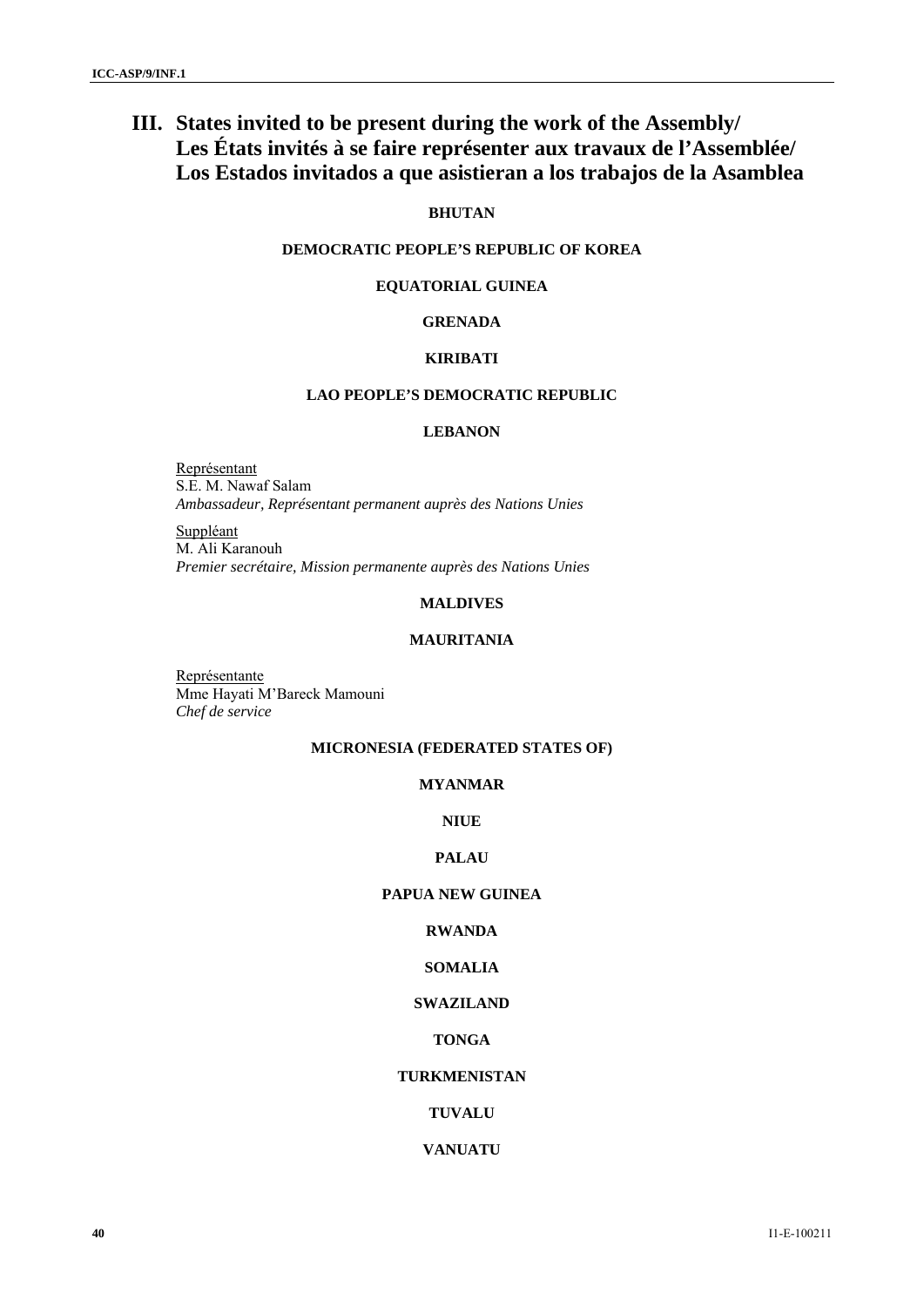# **IV. Entities, intergovernmental organizations and other entities/ Entités, organisations intergouvernementales et autres entités/ Entidades, organizaciones intergubernamentales y otras entidades**

## **Palestine**

## **African Union**

**Representatives** Mr. Ben Kioko *Legal Counsel and Director, Department of Legal Affairs* 

Mrs. Alice A. Mungwa *Senior Political Affairs Adviser, Permanent Mission to the United Nations* 

Mr. Camara Fafre *Legal Affairs Adviser, Department of Legal Affairs* 

#### **Commonwealth Secretariat**

Representative Mr. Akbar Khan *Director of the Legal and Constitutional Affairs Division* 

#### **Council of the European Union**

Representative Mr. Rafael de Bustamante *European Union Focal Point for the International Criminal Court* 

#### **Special Tribunal for Lebanon**

Representative Ms. Giorgia Tortora *Liaison Officer* 

### **United Nations Office on Drugs and Crime**

Representative Ms. Simone Monasebian *UNODC Liaison Office, New York*